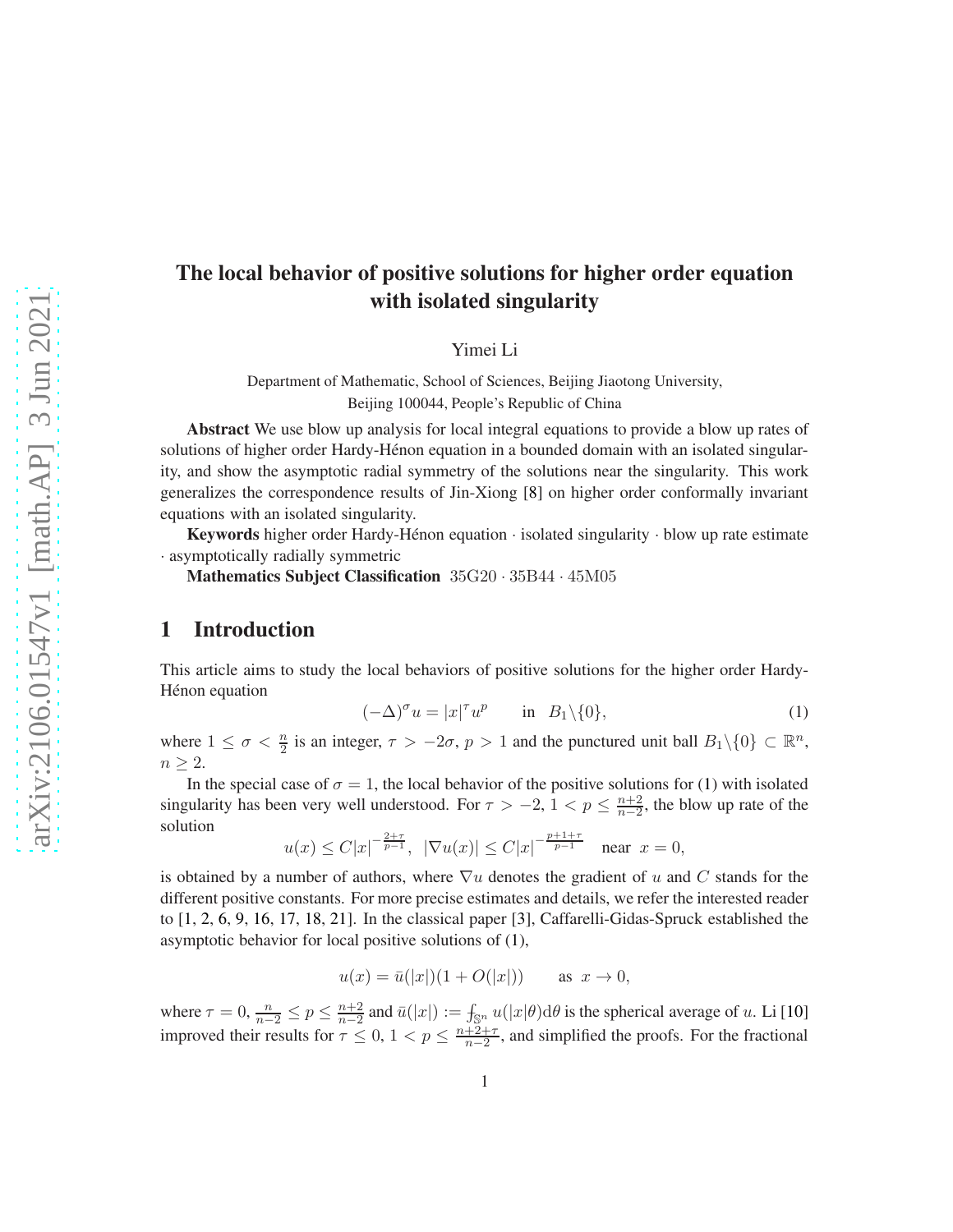case  $0 < \sigma < 1$ , Caffarelli-Jin-Sire-Xiong [\[4\]](#page-21-7) studied the sharp blow up rate, asymptotically radially symmetric and removability of the positive solution for the fractional Yamabe equation with an isolated singularity

$$
(-\Delta)^{\sigma} u = u^{\frac{n+2\sigma}{n-2\sigma}} \quad \text{in} \quad B_1 \backslash \{0\}.
$$

Motivated by the work of the above, we have studied the fractional Hardy-Hénon equations in our previous work [\[15\]](#page-22-4), and not only derived that there exists a positive constant  $C$  such that the blow up rates

$$
u(x) \leq C|x|^{-\frac{2\sigma + \tau}{p-1}}, \ |\nabla u(x)| \leq C|x|^{-\frac{2\sigma + \tau + p - 1}{p-1}} \quad \text{near } x = 0,
$$

for  $\tau > -2\sigma$ ,  $1 < p < \frac{n+2\sigma}{n-2\sigma}$ , but also obtained the asymptotically radially symmetric

 $u(x) = \bar{u}(|x|)(1 + O(|x|))$  as  $x \to 0$ ,

for  $-2\sigma < \tau \le 0$ ,  $\frac{n+\tau}{n-2\sigma} < p \le \frac{n+2\sigma+2\tau}{n-2\sigma}$ , which is consistent with the classic case  $\sigma = 1$ . Recently, by using blow up analysis Jin-Xiong [\[8\]](#page-21-0) proved sharp blow up rates of the positive

solutions of higher order conformally invariant equations with an isolated singularity

$$
(-\Delta)^{\sigma} u = u^{\frac{n+2\sigma}{n-2\sigma}} \quad \text{in} \quad B_1 \backslash \{0\},
$$

where  $1 \leq \sigma < \frac{n}{2}$  is an integer, and showed the asymptotic radial symmetry of the solutions near the singularity. In detail, they proved that there exists a positive constant  $C$  such that

$$
u(x) \le C|x|^{-\frac{n-2\sigma}{2}} \quad \text{near } x = 0,
$$

and

$$
u(x) = \bar{u}(|x|)(1 + O(|x|))
$$
 as  $x \to 0$ .

This is an extension of the celebrated theorem of Caffarelli-Gidas-Spruck [\[3\]](#page-21-5) for the second order Yamabe equation and Caffarelli-Jin-Sire-Xiong [\[4\]](#page-21-7) for the fractional Yamabe equation with isolated singularity to higher order equations.

Inspired by the above work, we are interested in the higher order Hardy-Hénon equation [\(1\)](#page-0-0), where  $1 \leq \sigma < \frac{n}{2}$  is an integer, in a bounded domain with an isolated singularity in this paper. Our results provide a blow up rate estimate near the isolated singularity and show that the solution of [\(1\)](#page-0-0) is asymptotically radially symmetric near the isolated singularity, which is consistent with the case  $0 < \sigma \leq 1$ .

<span id="page-1-1"></span>**Theorem 1.1.** Suppose that  $1 \le \sigma < \frac{n}{2}$  is an integer, and  $u \in C^{2\sigma}(B_1 \setminus \{0\}) \cap L^{\frac{n}{n-2\sigma}}(B_1)$  is a *positive solution of* [\(1\)](#page-0-0)*.*

<span id="page-1-0"></span>(i) If 
$$
-2\sigma < \tau
$$
,  $\frac{n+\tau}{n-2\sigma} < p < \frac{n+2\sigma}{n-2\sigma}$  and  
\n
$$
(-\Delta)^m u \ge 0 \quad \text{in} \quad B_1 \setminus \{0\}, \quad m = 1, 2, \cdots, \sigma - 1,
$$
\n(2)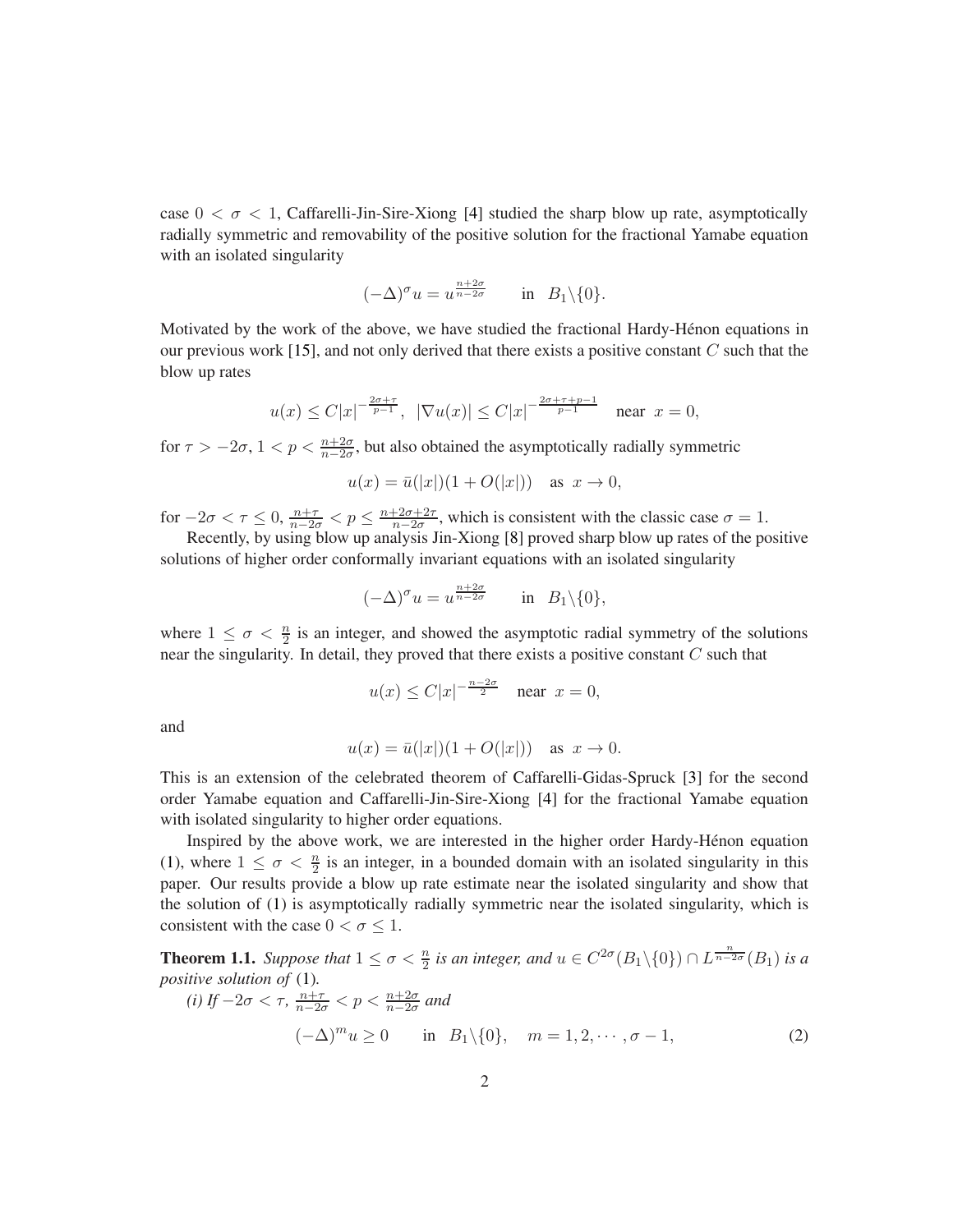*then there exists a positive constant*  $C = C(n, \sigma, \tau, p)$  *such that* 

$$
u(x) \leq C|x|^{-\frac{2\sigma + \tau}{p-1}}, \quad |\nabla u(x)| \leq C|x|^{-\frac{2\sigma + \tau + p - 1}{p-1}} \quad \text{near } x = 0.
$$

*(ii)* If  $-2\sigma < \tau \leq 0$ ,  $\frac{n+\tau}{n-2\sigma} < p \leq \frac{n+2\sigma+2\tau}{n-2\sigma}$ n−2σ *and the solution satisfies* [\(2\)](#page-1-0)*, then*  $u(x) = \bar{u}(|x|)(1 + O(|x|))$  as  $x \to 0$ ,

 $\mathbf{where} \ \bar{u}(|x|) := \int_{\mathbb{S}^n} u(|x|\theta) \mathrm{d}\theta$  *is the spherical average of u.* 

The main idea of our approach is to carry out blow up analysis to get the blow up rate estimate near the isolated singularity, and by the method of moving spheres to study the asymptotically radially symmetric as in Caffarelli-Jin-Sire-Xiong [\[4\]](#page-21-7) for the fractional Yamabe equation  $0 < \sigma < 1$ . The method of moving spheres (see [\[11,](#page-21-8) [12,](#page-21-9) [13,](#page-21-10) [14\]](#page-22-5)) has become a very powerful tool in the study of nonlinear elliptic equations, i.e. the method of moving planes together with the conformal invariance, which fully exploits the conformal invariance of the problem. It is known that one of the conformal invariance, i.e. the Kelvin transform of u defined as

$$
u_{x,\lambda}(y) := \left(\frac{\lambda}{|y-x|}\right)^{n-2\sigma} u\left(x + \frac{\lambda^2(y-x)}{|y-x|^2}\right) \quad \text{in } \mathbb{R}^n,
$$

with  $\lambda > 0$  and  $x \in \mathbb{R}^n$ , plays an important part in our proof. However, in our local situation [\(1\)](#page-0-0), the sign conditions [\(2\)](#page-1-0) may change when performing the Kelvin transforms. Inspired by a unified approach to solve the Nirenberg problem and its generalizations by the authors Jin-Li-Xiong in [\[7\]](#page-21-11), we shall make use of integral representations. In details, we first prove  $|x|^{\tau}u^p \in L^1(B_1)$ under the assumptions of Theorem [1.1,](#page-1-1) and then we can rewrite the differential equation [\(1\)](#page-0-0) into the integral equation involving the Riesz potential

$$
u(x) = \int_{B_1} \frac{|y|^\tau u^p(y)}{|x - y|^{n - 2\sigma}} dy + h(x) \quad \text{in} \quad B_1 \setminus \{0\},
$$

where  $h \in C^1(B_1)$  is a positive function. Thus, the sign conditions [\(2\)](#page-1-0) will ensure the maximum principle and are essential for applying the moving spheres method. As a result, we just need to study the integral equation.

This paper is organized as follows. In Section [2,](#page-3-0) we shall show that [\(1\)](#page-0-0) can be written as the form of [\(3\)](#page-3-1), and then give some results about the integral equation, which implies that Theorem [1.1](#page-1-1) follows from these results. In Section [3,](#page-7-0) we prove the upper bound near the isolated singularity for the solution of [\(3\)](#page-3-1), and the asymptotic radial symmetry will be obtained in Section [4.](#page-12-0)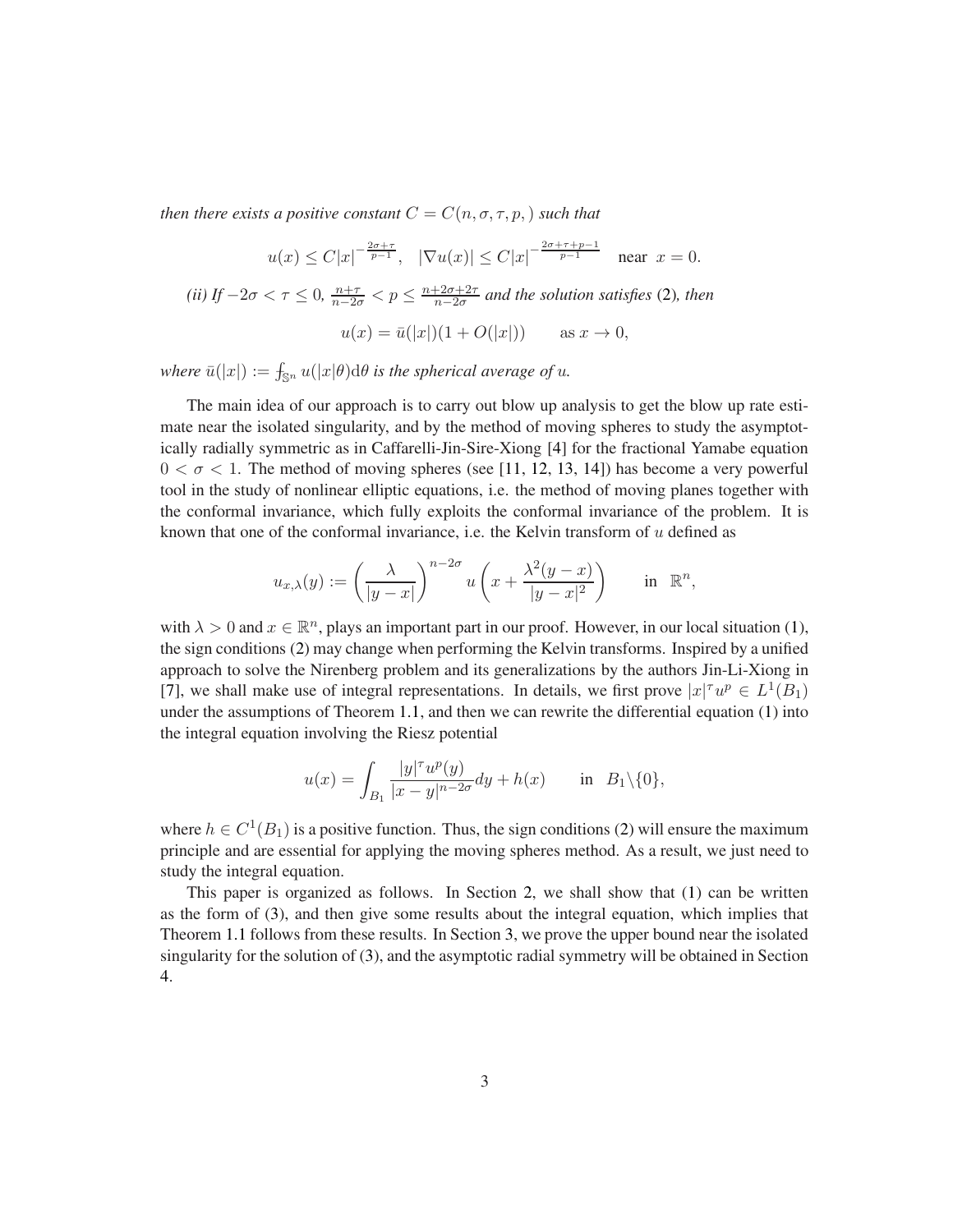## <span id="page-3-0"></span>2 Proof of the main results

Before that we suppose  $0 < \sigma < \frac{n}{2}$  is a real number,  $-2\sigma < \tau$ ,  $p > 1$ ,  $u \in C(B_1 \setminus \{0\})$ ,  $|x|^{\tau}u^{p}(x) \in L^{1}(B_{1}),$  and we consider the integral equation involving the Riesz potential

<span id="page-3-1"></span>
$$
u(x) = \int_{B_1} \frac{|y|^\tau u^p(y)}{|x - y|^{n - 2\sigma}} dy + h(x) \quad \text{in } B_1 \setminus \{0\},\tag{3}
$$

where  $h \in C^1(\overline{B_1})$  is a positive function, otherwise we consider the equation in a smaller ball. About the integral equation [\(3\)](#page-3-1), we shall first show some results, which will recover our previous work [\[15\]](#page-22-4) for the fractional Yamabe equation  $0 < \sigma < 1$ , and the proof will be given later in Section [3](#page-7-0) and Section [4.](#page-12-0) Now we first introduce the upper bound of the positive solution near the singularity.

<span id="page-3-2"></span>**Theorem 2.1.** Suppose that  $0 < \sigma < \frac{n}{2}$  is a real number,  $-2\sigma < \tau$ ,  $1 < p < \frac{n+2\sigma}{n-2\sigma}$ , if  $u \in C(B_1 \setminus \{0\})$  is a positive solution of [\(3\)](#page-3-1) and  $|x|^{\tau}u^p(x) \in L^1(B_1)$ , then there exists a *positive constant*  $C = C(n, \sigma, \tau, p)$  *such that* 

$$
u(x) \leq C|x|^{-\frac{2\sigma + \tau}{p-1}}, \quad |\nabla u(x)| \leq C|x|^{-\frac{2\sigma + \tau + p - 1}{p-1}} \quad \text{near } x = 0. \tag{4}
$$

One consequence of the upper bound of the solution near the singularity in Theorem [2.1](#page-3-2) is the following Harnack inequality.

<span id="page-3-5"></span>**Corollary 2.2.** Assume as in Theorem [2.1,](#page-3-2) then for all  $0 < r < \frac{1}{4}$ , then there exists a positive *constant* C *independent of* r *such that*

$$
\sup_{B_{3r/2}\setminus B_{r/2}} u \le C \inf_{B_{3r/2}\setminus B_{r/2}} u.
$$

The following theorem shows the asymptotic radial symmetry of the positive solution near the singularity.

<span id="page-3-3"></span>**Theorem 2.3.** Suppose that  $0 < \sigma < \frac{n}{2}$  is a real number,  $-2\sigma < \tau \leq 0$ ,  $\frac{n+\tau}{n-2\sigma} < p \leq \frac{n+2\sigma+2\tau}{n-2\sigma}$ , *if*  $u \in C(B_1 \setminus \{0\})$  *is a positive solution of* [\(3\)](#page-3-1) *and*  $|x|^{\tau} u^p(x) \in L^1(B_1)$ *, then* 

$$
u(x) = \bar{u}(|x|)(1 + O(|x|))
$$
 as  $x \to 0$ ,

 $\mathbf{where} \ \bar{u}(|x|) := \int_{\mathbb{S}^n} u(|x|\theta) \mathrm{d}\theta$  *is the spherical average of u.* 

### 2.1 Proof of Theorem [1.1](#page-1-1)

Next we shall show that we can rewrite the differential equation [\(1\)](#page-0-0) into the integral equation [\(3\)](#page-3-1) involving the Riesz potential, more precise, if  $u \in C^{2\sigma}(B_1 \setminus \{0\}) \cap L^{\frac{n}{n-2\sigma}}(B_1)$  is a positive solution of [\(1\)](#page-0-0), then

<span id="page-3-4"></span>
$$
u(x) = B(n, \sigma) \int_{B_r} \frac{|y|^\tau u^p(y)}{|x - y|^{n - 2\sigma}} dy + h_1(x) \quad \text{in } B_1 \setminus \{0\},\tag{5}
$$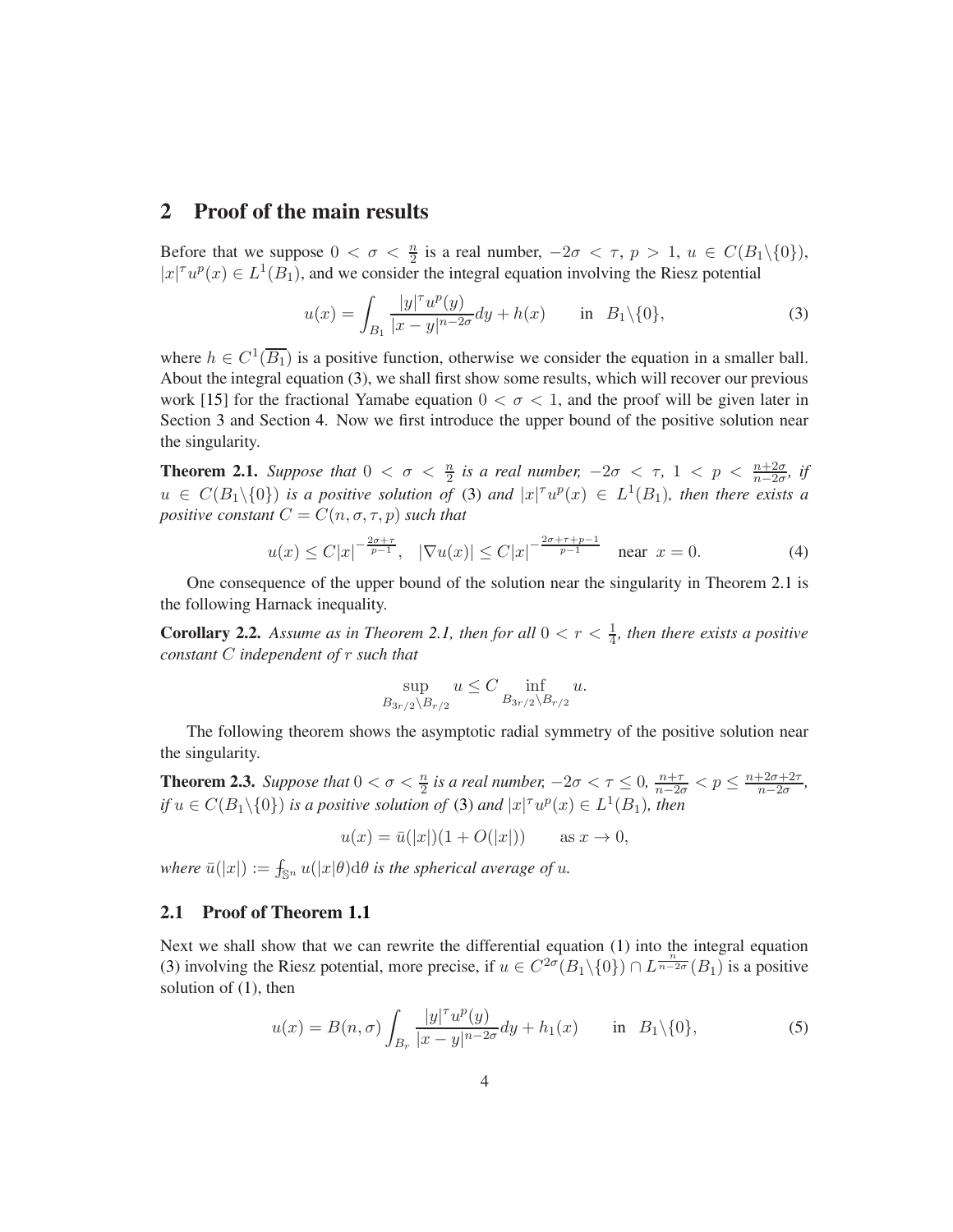with

$$
B(n,\sigma):=\frac{\Gamma\left(\frac{n-2\sigma}{2}\right)}{2^{2\sigma}\pi^{n/2}\Gamma(\sigma)},
$$

where  $\Gamma$  is the Gamma function, and  $h_1$  is smooth in  $B_r$  and satisfies  $(-\Delta)^{\sigma} h_1 = 0$  in  $B_r$ . As a result, we can finish the proof of Theorem [1.1](#page-1-1) by Theorem [2.1](#page-3-2) and Theorem [2.3.](#page-3-3) For the purpose, we first need the following proposition.

<span id="page-4-0"></span>**Proposition 2.4.** Suppose that  $1 \leq \sigma < \frac{n}{2}$  is an integer,  $\tau > -2\sigma$ ,  $p > \frac{n+\tau}{n-2\sigma}$ , and  $u \in$  $C^{2\sigma}(B_1 \setminus \{0\})$  *is a positive solution of* [\(1\)](#page-0-0)*, then*  $|x|^{\tau}u^p \in L^1(B_1)$ *.* 

*Proof.* To do so, we take a smooth function  $\eta$  defined in R as the cut-off function with values in  $[0, 1]$  satisfying

$$
\eta(t):=\begin{cases} 0, & \quad \text{if}\ \ |t|\leq 1, \\ 1, & \quad \text{if}\ \ |t|\geq 2.\end{cases}
$$

For small  $\varepsilon > 0$ , let  $\varphi_{\varepsilon}(x) = \eta(\varepsilon^{-1}|x|)^q$  with  $q = \frac{2\sigma p}{p-1}$  $\frac{2\sigma p}{p-1}$ . Multiplying both sides by  $\varphi_{\varepsilon}(x)$  and using integration by parts, we have

$$
\int_{B_1} |x|^{\tau} u^p \varphi_{\varepsilon} = \int_{B_1} u(-\Delta)^{\sigma} \varphi_{\varepsilon} + \int_{\partial B_1} \frac{\partial (-\Delta)^{\sigma-1} u}{\partial \nu} ds
$$
\n
$$
\leq C \varepsilon^{-2\sigma} \int_{\varepsilon \leq |x| \leq 2\varepsilon} u \eta(\varepsilon^{-1} |x|)^{q-2\sigma} + C
$$
\n
$$
= C \varepsilon^{-2\sigma} \int_{\varepsilon \leq |x| \leq 2\varepsilon} u \varphi_{\varepsilon}^{\frac{1}{p}} + C
$$
\n
$$
= C \varepsilon^{-2\sigma} \int_{\varepsilon \leq |x| \leq 2\varepsilon} |x|^{\frac{\tau}{p}} u \varphi_{\varepsilon}^{\frac{1}{p}} |x|^{-\frac{\tau}{p}} + C
$$
\n
$$
\leq C \varepsilon^{-2\sigma - \frac{\tau}{p}} \int_{\varepsilon \leq |x| \leq 2\varepsilon} |x|^{\frac{\tau}{p}} u \varphi_{\varepsilon}^{\frac{1}{p}} + C
$$
\n
$$
\leq C \varepsilon^{-2\sigma - \frac{\tau}{p} + n - \frac{n}{p}} \left( \int_{B_1} |x|^{\tau} u^p \varphi_{\varepsilon} \right)^{\frac{1}{p}} + C,
$$

where the Hölder inequality is used in the above inequality. Since  $p > \frac{n+\tau}{n-2\sigma}$ , we conclude that

$$
\int_{2\varepsilon \leq |x| \leq 1} |x|^\tau u^p < \int_{B_1} |x|^\tau u^p \varphi_\varepsilon \leq C.
$$

By sending  $\varepsilon \to 0$ , we obtain

$$
\int_{B_1} |x|^{\tau} u^p \le C.
$$

Thus, we obtain that  $|x|^{\tau}u^p \in L^1(B_1)$  and complete the proof.

 $\Box$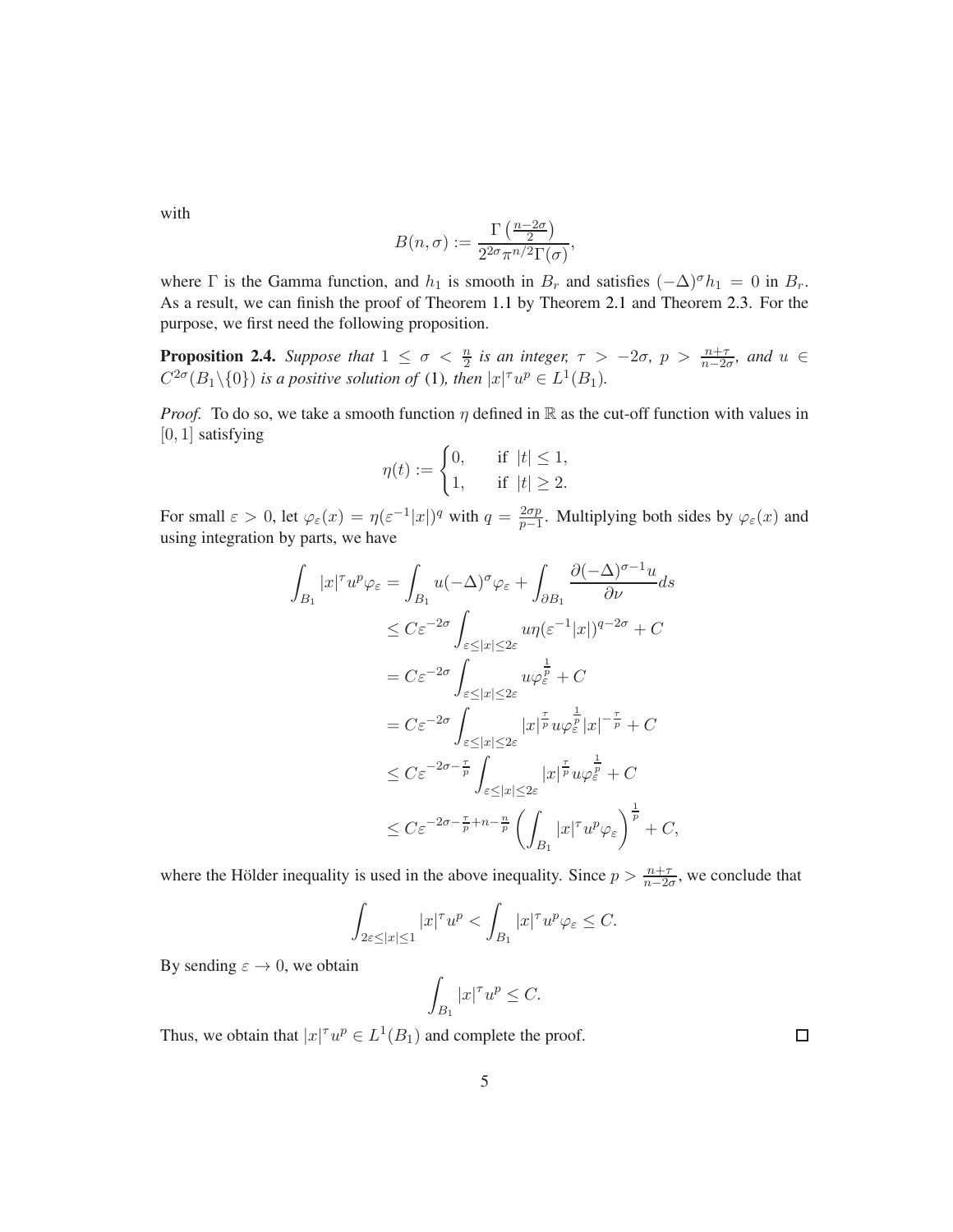Furthermore, we also need to recall some known facts. Let  $G_1(x, y)$  be the Green function of  $-\Delta$  on the unit ball, i.e.

$$
G_1(x,y) = \frac{1}{(n-2)w_{n-1}} \left( |x-y|^{2-n} - \left| \frac{x}{|x|} - |x|y \right|^{2-n} \right) \quad \text{for } x, y \in B_1,
$$

and define

$$
G_{\sigma}(x,y):=\int_{B_1\times\cdots\times B_1}G_1(x,y_1)G_1(y_1,y_2)\cdots G_1(y_{\sigma-1},y)dy_1\cdots dy_{\sigma-1},
$$

then we have

$$
G_{\sigma}(x,y) = B(n,\sigma)|x-y|^{2\sigma-n} + A_{\sigma}(x,y),
$$

where  $A_{\sigma}(\cdot, \cdot)$  is smooth in  $B_1 \times B_1$ . Let

$$
H_1(x, y) := -\frac{\partial}{\partial \nu_y} G_1(x, y) = \frac{1 - |x|^2}{w_{n-1} |x - y|^n} \quad \text{for } x \in B_1, \ y \in \partial B_1,
$$

where  $w_{n-1}$  is the surface area of the unit sphere in  $\mathbb{R}^n$ , then for  $2 \le i \le \sigma$ , define

$$
H_i(x,y) := \int_{B_1 \times \cdots \times B_1} G_1(x,y_1)G_1(y_1,y_2) \cdots G_1(y_{i-2},y_{i-1})H_1(y_{i-1},y)dy_1 \cdots dy_{i-1}.
$$

Furthermore, for a function  $u \in C^2(B_1) \cap C(\overline{B_1})$ , we have

$$
u(x) = \int_{B_1} G_1(x, y)(-\Delta u)(y)dy + \int_{\partial B_1} H_1(x, y)(-\Delta u)(y)dB_y.
$$

By induction, we have for  $2\sigma < n$ ,  $u \in C^{2\sigma}(B_1) \cap C^{2\sigma-2}(\overline{B_1})$ , we have

$$
u(x) = \int_{B_1} G_{\sigma}(x, y)(-\Delta)^{\sigma} u(y) dy + \sum_{i=1}^{\sigma} \int_{\partial B_1} H_i(x, y)(-\Delta)^{i-1} u(y) dS_y.
$$

Now, we start our proof of Theorem [1.1](#page-1-1) by using the above argument

*Proof of Theorem [1.1.](#page-1-1)* We can suppose that  $u \in C^{2\sigma}(\overline{B_1} \setminus \{0\})$  and  $u > 0$  in  $\overline{B_1}$ , otherwise we just consider the equation in a smaller ball. By the above argument, we know that we only need to obtain [\(5\)](#page-3-4), then we can finish the proof. To prove [\(5\)](#page-3-4), let

$$
v(x) := \int_{B_1} G_{\sigma}(x, y) |y|^{\tau} u^p(y) dy + \sum_{i=1}^m \int_{\partial B_1} H_i(x, y) (-\Delta)^{\sigma - i} u(y) dS_y,
$$

and

 $w := u - v.$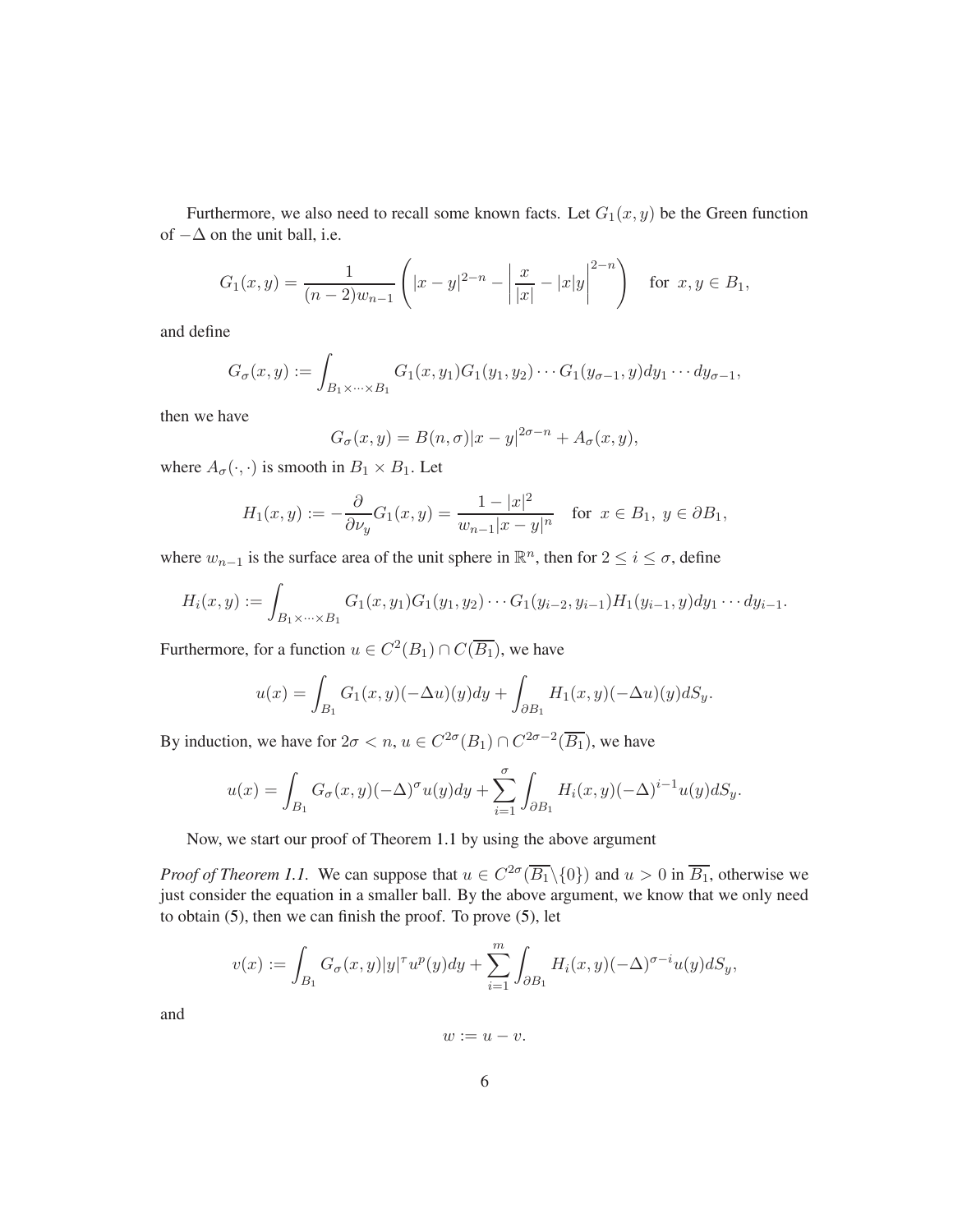Then

$$
(-\Delta)^{\sigma} w = 0 \quad \text{in } B_1 \backslash \{0\}.
$$

By the generalized Bocher's Theorem [\[5\]](#page-21-12) for polyharmonic function,

$$
w(x) = \sum_{|\alpha| \le 2\sigma - 1} A_{\alpha} D^{\alpha}(|x|^{2\sigma - n}) + g(x),
$$

where  $\alpha = (\alpha_1, \alpha_2, \cdots, \alpha_n)$  is multi-index,  $A_\alpha$  are constants, and  $g(x)$  is a smooth solution of  $(-\Delta)^{\sigma} g(x) = 0$  in  $B_1$ . If we can claim that  $A_{\alpha} = 0$  for  $|\alpha| \leq 2\sigma - 1$ , then  $w(x)$  is a classical polyharmonic function on  $B_1$ , that is,

$$
(-\Delta)^{\sigma} w(x) = 0 \quad \text{in } B_1.
$$

Moreover, since  $w = \Delta w = \cdots = \Delta^{\sigma-1} w = 0$  on  $\partial B_1$ ,  $w = 0$  which implies that  $u = v$ . Thus,

$$
u(x) = B(n, \sigma) \int_{B_r} \frac{|y|^\tau u^p(y)}{|x - y|^{n - 2\sigma}} dy + h_1(x),
$$

where

$$
h_1(x) = \int_{B_r} A_\sigma(x, y) |y|^\tau u^p(y) dy + \int_{B_1 \setminus B_r} G_\sigma(x, y) |y|^\tau u^p(y) dy
$$
  
+ 
$$
\sum_{i=1}^\sigma \int_{\partial B_1} H_i(x, y) (-\Delta)^{i-1} u(y) dS_y.
$$

Since  $-\Delta u \ge 0$  in  $B_1 \setminus \{0\}$ , and  $u > 0$  in  $\overline{B_1}$ , we know from the Maximum Principle that  $c_1 := \inf_{B_1} u = \min_{\partial B_1} u > 0$ . By  $|y|^\tau u^p(y) \in L^1(B_1)$  from Proposition [2.4,](#page-4-0) we can find that  $r < \frac{1}{4}$  such that for  $x \in B_r$ ,

$$
\int_{B_r} |A_\sigma(x,y)| |y|^\tau u^p(y) dy \leq \frac{c_1}{2}.
$$

Hence, by condition [\(2\)](#page-1-0), we have for  $x \in B_r$ ,

$$
h_1(x) \ge -\frac{c_1}{2} + \int_{\partial B_1} H_i(x, y) u(y) dS_y
$$
  
 
$$
\ge -\frac{c_1}{2} + \inf_{B_1} u = \frac{c_1}{2}.
$$

On the other hand,  $h_1$  is smooth in  $B_r$  and satisfies  $(-\Delta)^{\sigma} h_1 = 0$  in  $B_r$ . Then we can finish the proof.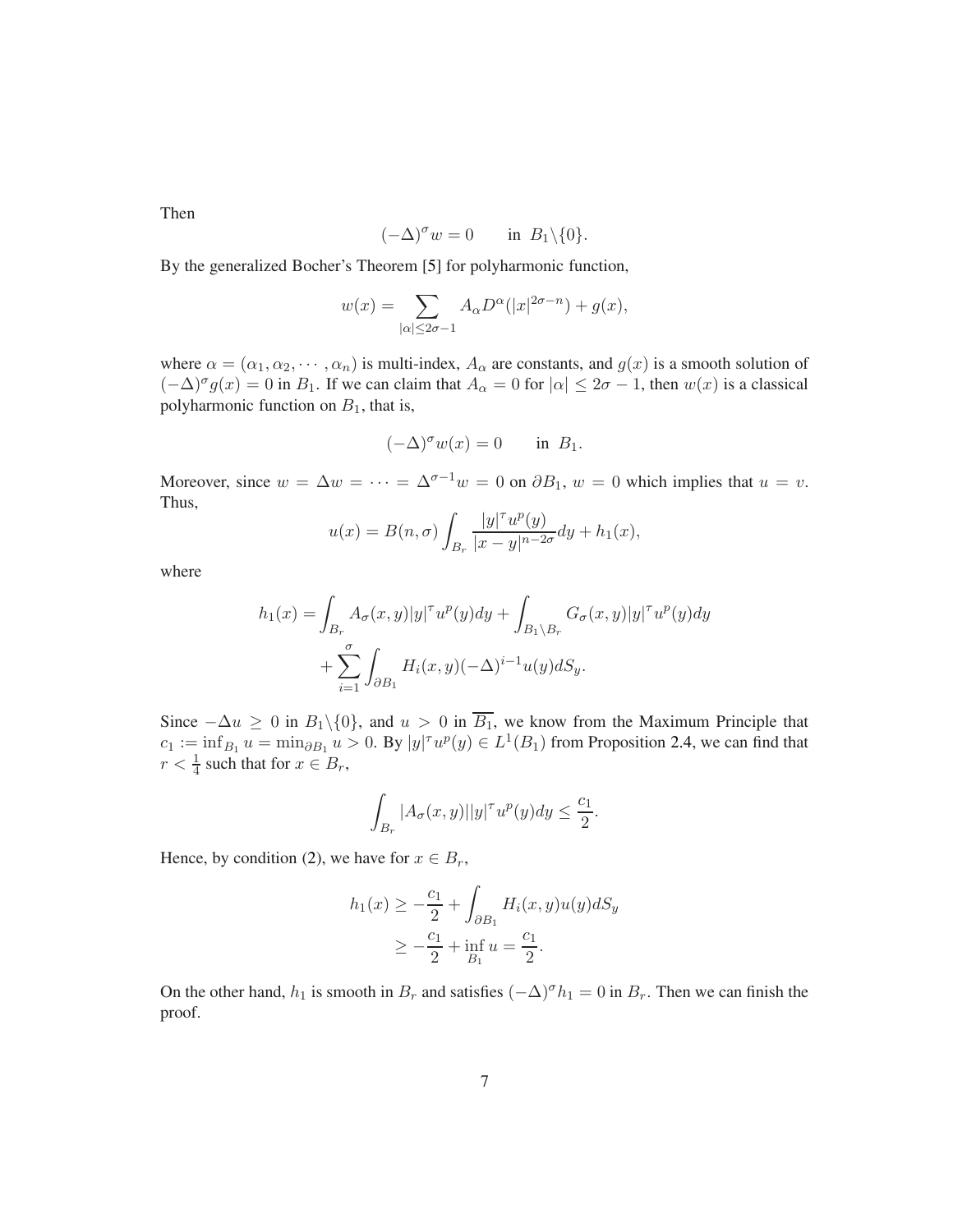To do it, by contradiction, we may assume that there exists a multi-index  $\alpha_0 \in \mathbb{R}^n$  satisfying  $|\alpha_0| \leq 2\sigma - 1$  such that  $A_{\alpha_0} \neq 0$ . Thus, for large  $\lambda$ , we infer

<span id="page-7-1"></span>
$$
|\{x \in B_{\rho} : |w(x)| > \lambda\}| > C\lambda^{-\frac{n}{n-2\sigma}}.
$$
\n
$$
(6)
$$

On the other hand, combining with  $|y|^\tau u^p(y) \in L^1(B_1)$  and the fact that the Riesz potential  $|y|^{2\sigma-n}$  is weak type  $\left(1, \frac{n}{n-1}\right)$  $n-2\sigma$ ), then we obtain that  $v \in L_{weak}^{\frac{n}{n-2\sigma}}(B_1) \cap L^1(B_1)$ . Moreover, for every  $\varepsilon > 0$  we can choose  $\rho > 0$  such that  $\int_{B_{2\rho}} |y|^\tau u^p(y) dy < \varepsilon$ , then for all sufficiently large  $\lambda$ , we have

$$
\{x \in B_{\rho}: |v(x)| > \lambda\} \subset \left\{x \in B_{\rho}: \int_{B_{2\rho}} G_{\sigma}(x, y)|y|^\tau u^p(y) dy > \frac{\lambda}{2}\right\}
$$

which implies that

$$
|\{x \in B_{\rho}: |v(x)| > \lambda\}| \le \left| \left\{ x \in B_{\rho}: \int_{B_{2\rho}} G_{\sigma}(x, y)|y|^\tau u^p(y) dy > \frac{\lambda}{2} \right\} \right| \le C(n, \sigma) \varepsilon \lambda^{-\frac{n}{n-2\sigma}}.
$$

Due to  $u \in L^{\frac{n}{n-2\sigma}}(B_1)$ , we can choose suitable  $\rho > 0$  such that  $\int_{B_\rho} u^{\frac{n}{n-2\sigma}} < \varepsilon$ ,

$$
\left| \left\{ x \in B_\rho : |u(x)| > \frac{\lambda}{2} \right\} \right| \leq \left( \frac{2}{\lambda} \right)^{\frac{n}{n-2\sigma}} \int_{B_\rho} u^{\frac{n}{n-2\sigma}} \leq 2^{\frac{n}{n-2\sigma}} \varepsilon \lambda^{-\frac{n}{n-2\sigma}}.
$$

Hence,  $w \in L_{weak}^{\frac{n}{n-2\sigma}}(B_1) \cap L^1(B_1)$  and for every  $\varepsilon > 0$ , there exist  $\rho > 0$  such that for all sufficiently large  $\lambda$ ,

$$
|\{x \in B_{\rho}: |w(x)| > \lambda\}| \le \left| \left\{ x \in B_{\rho}: |u(x)| > \frac{\lambda}{2} \right\} \right| + \left| \left\{ x \in B_{\rho}: |v(x)| > \frac{\lambda}{2} \right\} \right|.
$$

It follows that

$$
|\{x \in B_{\rho} : |w(x)| > \lambda\}| \le C(n, \sigma) \varepsilon \lambda^{-\frac{n}{n-2\sigma}}.
$$

This is a contradiction with [\(6\)](#page-7-1) provided that  $\varepsilon$  is small enough. Up to now, we complete the proof.  $\Box$ 

## <span id="page-7-0"></span>3 The upper bound near the isolated singularity

In this section, we shall give proofs of Theorem [2.1](#page-3-2) and Corollary [2.2](#page-3-5) respectively. The following we start our proof.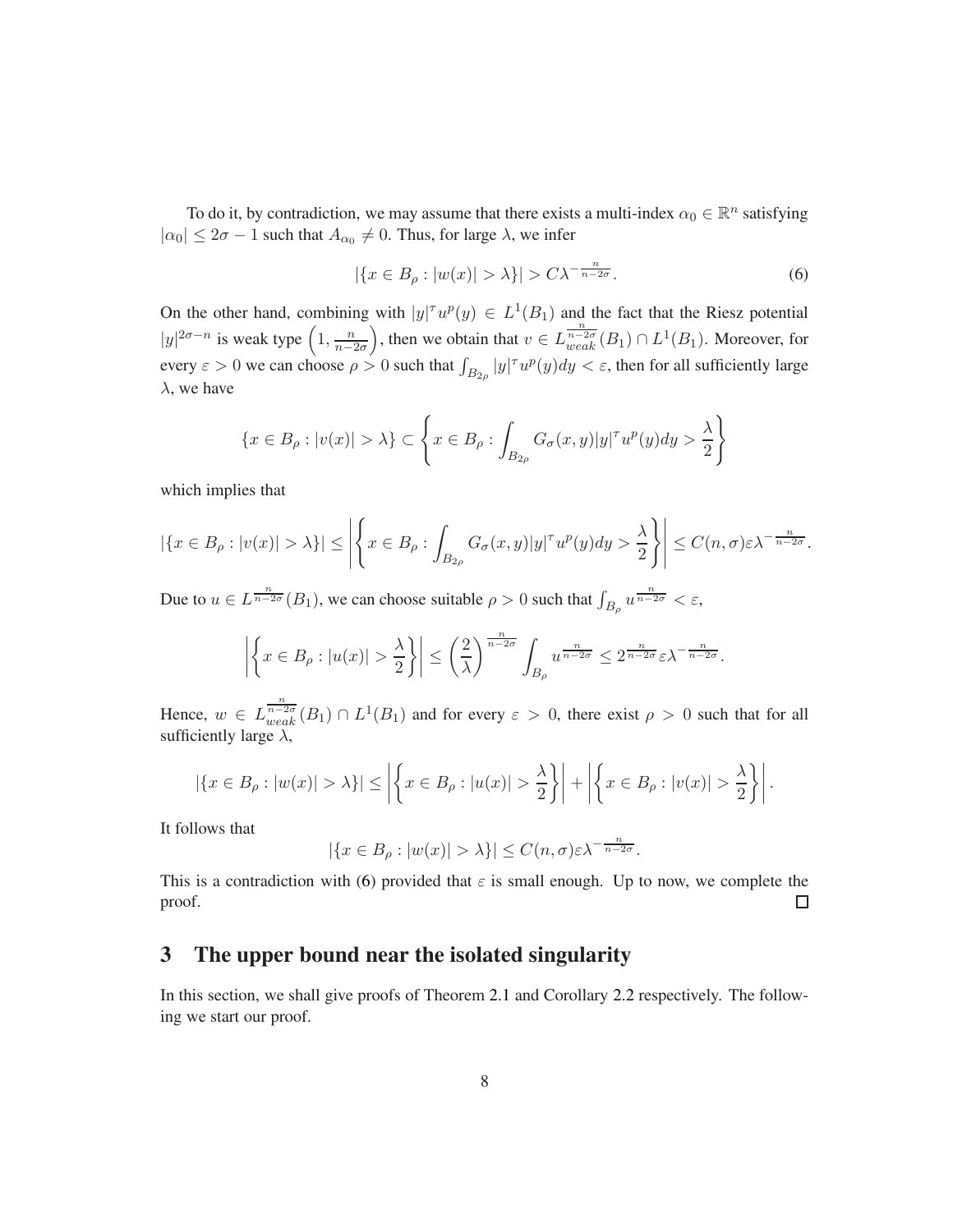#### 3.1 Proof of Theorem [2.1](#page-3-2)

First, we recall the Doubling Property [\[19,](#page-22-6) Lemma 5.1] and denote  $B_R(x)$  as the ball in  $\mathbb{R}^n$  with radius R and center x. For convenience, we write  $B_R(0)$  as  $B_R$  for short.

<span id="page-8-1"></span>**Proposition 3.1.** *Suppose that*  $\emptyset \neq D \subset \Sigma \subset \mathbb{R}^n$ ,  $\Sigma$  *is closed and*  $\Gamma = \Sigma \setminus D$ *. Let*  $M : D \to D$ (0,∞) *be bounded on compact subset of* D*. If for a fixed positive constant* k*, there exists* y ∈ D *satisfying*

$$
M(y)\text{dist}(y,\Gamma) > 2k,
$$

*then there exists*  $x \in D$  *such that* 

$$
M(x) \ge M(y), \qquad M(x)\text{dist}(x,\Gamma) > 2k,
$$

*and for all*  $z \in D \cap B_{kM^{-1}(x)}(x)$ ,

$$
M(z) \le 2M(x).
$$

Next, in order to prove Theorem [2.1,](#page-3-2) we start with the following lemma.

<span id="page-8-4"></span>**Lemma 3.2.** *Let*  $1 < p < \frac{n+2\sigma}{n-2\sigma}$ ,  $0 < \alpha \le 1$  *and*  $c(x) \in C^{2\sigma,\alpha}(\overline{B_1})$  *satisfy*  $||c||_{C^{2,\alpha}(\overline{B_1})} \leq C_1, \quad c(x) \geq C_2 \quad \text{in } \overline{B_1}$  (7)

*for some positive constants*  $C_1$ ,  $C_2$ . Suppose that  $h \in C^1(B_1)$  and  $u \in C^{2\sigma}(B_1)$  is a nonnega*tive solution of*

<span id="page-8-3"></span><span id="page-8-0"></span>
$$
u(x) = \int_{B_1} \frac{c(y)u^p(y)}{|x - y|^{n - 2\sigma}} dy + h(x) \quad \text{in} \quad B_1,
$$
 (8)

*then there exists a positive constant* C *depending only on*  $n$ *,*  $\sigma$ *,*  $p$ *,*  $C_1$ *,*  $C_2$  *such that* 

$$
|u(x)|^{\frac{p-1}{2\sigma}} + |\nabla u(x)|^{\frac{p-1}{p+2\sigma-1}} \le C[\text{dist}(x, \partial B_1)]^{-1} \quad \text{in} \quad B_1.
$$

*Proof.* Arguing by contradiction, we assume that for  $k = 1, 2, \cdots$ , there exist nonnegative functions  $u_k$  satisfying [\(8\)](#page-8-0) and points  $y_k \in B_1$  such that

$$
|u_k(y_k)|^{\frac{p-1}{2\sigma}} + |\nabla u_k(y_k)|^{\frac{p-1}{p+2\sigma-1}} > 2k[\text{dist}(y_k, \partial B_1)]^{-1}.
$$
 (9)

Define

$$
M_k(x) := |u_k(x)|^{\frac{p-1}{2\sigma}} + |\nabla u_k(x)|^{\frac{p-1}{p+2\sigma-1}}.
$$

Via Proposition [3.1,](#page-8-1) for  $D = B_1$ ,  $\Gamma = \partial B_1$ , there exists  $x_k \in B_1$  such that

<span id="page-8-2"></span>
$$
M_k(x_k) \ge M_k(y_k), \quad M_k(x_k) > 2k[\text{dist}(x_k, \partial B_1)]^{-1} \ge 2k,
$$
\n(10)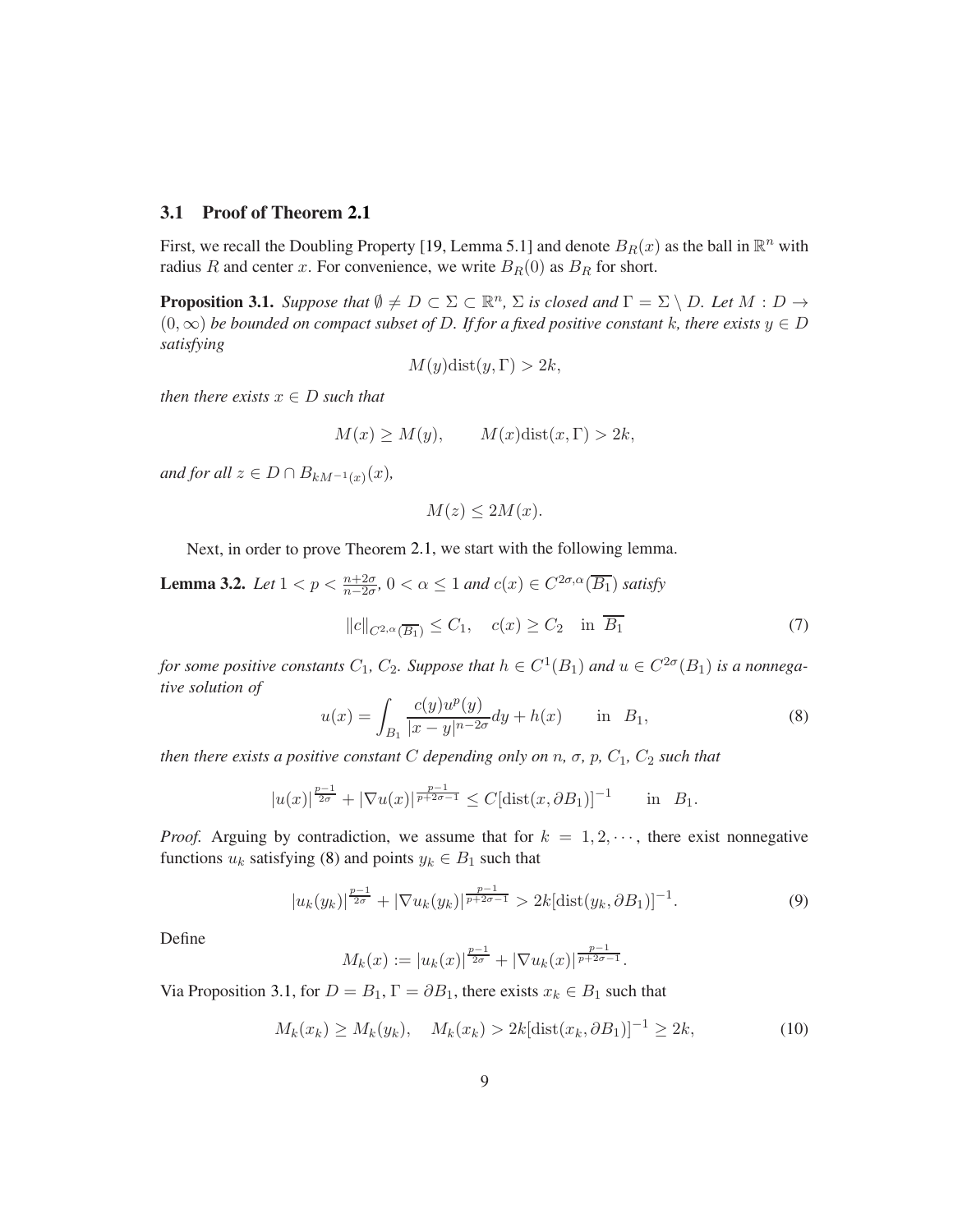and for any  $z \in B_1$  and  $|z - x_k| \le k M_k^{-1}(x_k)$ ,

<span id="page-9-1"></span>
$$
M_k(z) \le 2M_k(x_k). \tag{11}
$$

It follows from [\(10\)](#page-8-2) that

<span id="page-9-2"></span>
$$
\lambda_k := M_k^{-1}(x_k) \to 0 \qquad \text{as } k \to \infty,
$$
\n(12)

<span id="page-9-0"></span>
$$
dist(x_k, \partial B_1) > 2k\lambda_k, \qquad \text{for } k = 1, 2, \cdots.
$$
 (13)

Consider

$$
w_k(y) := \lambda_k^{\frac{2\sigma}{p-1}} u_k(x_k + \lambda_k y), \ \ v_k(y) := \lambda_k^{\frac{2\sigma}{p-1}} h_k(x_k + \lambda_k y) \quad \text{in } B_k.
$$

Combining [\(13\)](#page-9-0), we obtain that for any  $y \in B_k$ ,

$$
|x_k + \lambda_k y - x_k| \le \lambda_k |y| \le \lambda_k k < \frac{1}{2} \text{dist}(x_k, \partial B_1),
$$

that is,

$$
x_k + \lambda_k y \in B_{\frac{1}{2} \text{dist}(x_k, \partial B_1)}(x_k) \subset B_1.
$$

Therefore,  $w_k$  is well defined in  $B_k$  and

$$
|w_k(y)|^{\frac{p-1}{2\sigma}} = \lambda_k |u_k(x_k + \lambda_k y)|^{\frac{p-1}{2\sigma}},
$$
  

$$
|\nabla w_k(y)|^{\frac{p-1}{2\sigma + p - 1}} = \lambda_k |\nabla u_k(x_k + \lambda_k y)|^{\frac{p-1}{2\sigma + p - 1}}.
$$

From [\(11\)](#page-9-1), we find that for all  $y \in B_k$ ,

$$
|u_k(x_k + \lambda_k y)|^{\frac{p-1}{2\sigma}} + |\nabla u_k(x_k + \lambda_k y)|^{\frac{p-1}{2\sigma + p - 1}} \leq 2\left(|u_k(x_k)|^{\frac{p-1}{2\sigma}} + |\nabla u_k(x_k)|^{\frac{p-1}{p+2\sigma - 1}}\right).
$$

That is,

$$
|w_k(y)|^{\frac{p-1}{2\sigma}} + |\nabla w_k(y)|^{\frac{p-1}{2\sigma+p-1}} \le 2\lambda_k M_k(x_k) = 2.
$$
 (14)

Moreover,  $w_k$  satisfies

$$
w_k(x) = \int_{B_k} \frac{c_k(y)w_k^p(y)}{|x - y|^{n - 2\sigma}} dy + v_k(x) \quad \text{in } B_k,
$$
 (15)

and

$$
|w_k(0)|^{\frac{p-1}{2\sigma}} + |\nabla w_k(0)|^{\frac{p-1}{2\sigma+p-1}} = 1,
$$

where  $c_k(y) := c(x_k + \lambda_k y)$ . By [\(12\)](#page-9-2) it follows that

 $||v_k||_{C^1(B_k)} \to 0.$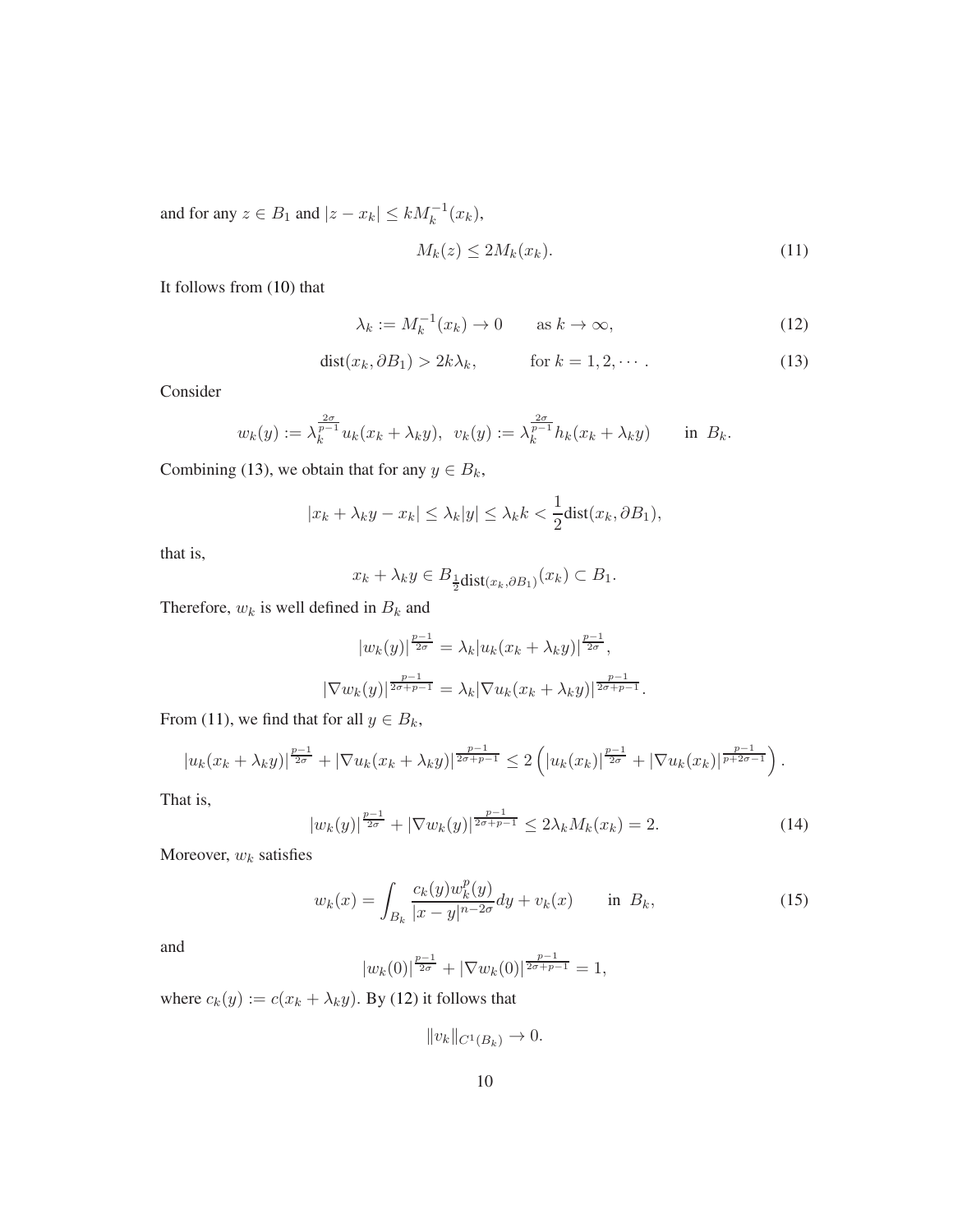By condition [\(7\)](#page-8-3), we obtain that  $\{c_k\}$  is uniformly bounded in  $\mathbb{R}^n$ . For each  $R > 0$ , and for all  $y, z \in B_R$ , we have

$$
|D^{\beta}c_k(y) - D^{\beta}c_k(z)| \leq C_1\lambda_k^{|\beta|}|\lambda_k(y - z)|^{\alpha} \leq C_1|y - z|^{\alpha}, \quad |\beta| = 0, 1, \cdots, 2\sigma
$$

for k is large enough. Therefore, by Arzela-Ascoli's Theorem, there exists a function  $c \in$  $C^{2\sigma}(\mathbb{R}^n)$ , after extracting a subsequence,  $c_k \to c$  in  $C^{2\sigma}_{loc}(\mathbb{R}^n)$ . Moreover, by [\(12\)](#page-9-2), we obtain

$$
|c_k(y) - c_k(z)| \to 0 \quad \text{as } k \to \infty. \tag{16}
$$

This implies that the function c actually is a constant C. By [\(7\)](#page-8-3) again,  $c_k \ge C_2 > 0$ , we conclude that  $C$  is a positive constant.

On the other hand, applying the regularity results in Section 2.1 of [\[7\]](#page-21-11), after passing to a subsequence, we have, for some nonnegative function  $w \in C^{2,\alpha}_{loc}(\mathbb{R}^n)$ ,

$$
w_k\to w\qquad\text{in }C^\alpha_{\text{loc}}(\mathbb{R}^n)
$$

for some  $\alpha > 0$ . Moreover, w satisfies

<span id="page-10-0"></span>
$$
w(x) = \int_{\mathbb{R}^n} \frac{Cw^p(y)}{|x - y|^{n - 2\sigma}} dy \quad \text{in } \mathbb{R}^n
$$
 (17)

and

$$
|w(0)|^{\frac{p-1}{2\sigma}} + |\nabla w(0)|^{\frac{p-1}{2\sigma+p-1}} = 1.
$$

Since  $p < \frac{n+2\sigma}{n-2\sigma}$ , this contradicts the Liouville-type result [\[20,](#page-22-7) Theorem 1.4] that the only non-negative entire solution of [\(17\)](#page-10-0) is  $w = 0$ . Then we conclude the lemma.  $\Box$ 

We now turn to prove Theorem [2.1.](#page-3-2)

*Proof of Theorem [2.1.](#page-3-2)* For  $x_0 \in B_{1/2} \setminus \{0\}$ , we denote  $R := \frac{1}{2}|x_0|$ . Then for any  $y \in B_1$ , we have  $\frac{|x_0|}{2} < |x_0 + Ry| < \frac{3|x_0|}{2}$  $\frac{x_{01}}{2}$ , and deduce that  $x_{0} + Ry \in B_{1} \setminus \{0\}$ . Define

$$
w(y) := R^{\frac{2\sigma + \tau}{p-1}} u(x_0 + Ry), \ \ v(y) := R^{\frac{2\sigma + \tau}{p-1}} h(x_0 + Ry).
$$

Therefore, we obtain that

$$
w(x) = \int_{B_1} \frac{c(y)w^p(y)}{|x - y|^{n - 2\sigma}} dy + v(x) \quad \text{in } B_1,
$$

where  $c(y) := |y + \frac{x_0}{R}|^{\tau}$ . Notice that

$$
1 < \left| y + \frac{x_0}{R} \right| < 3 \quad \text{in} \ \overline{B_1}.
$$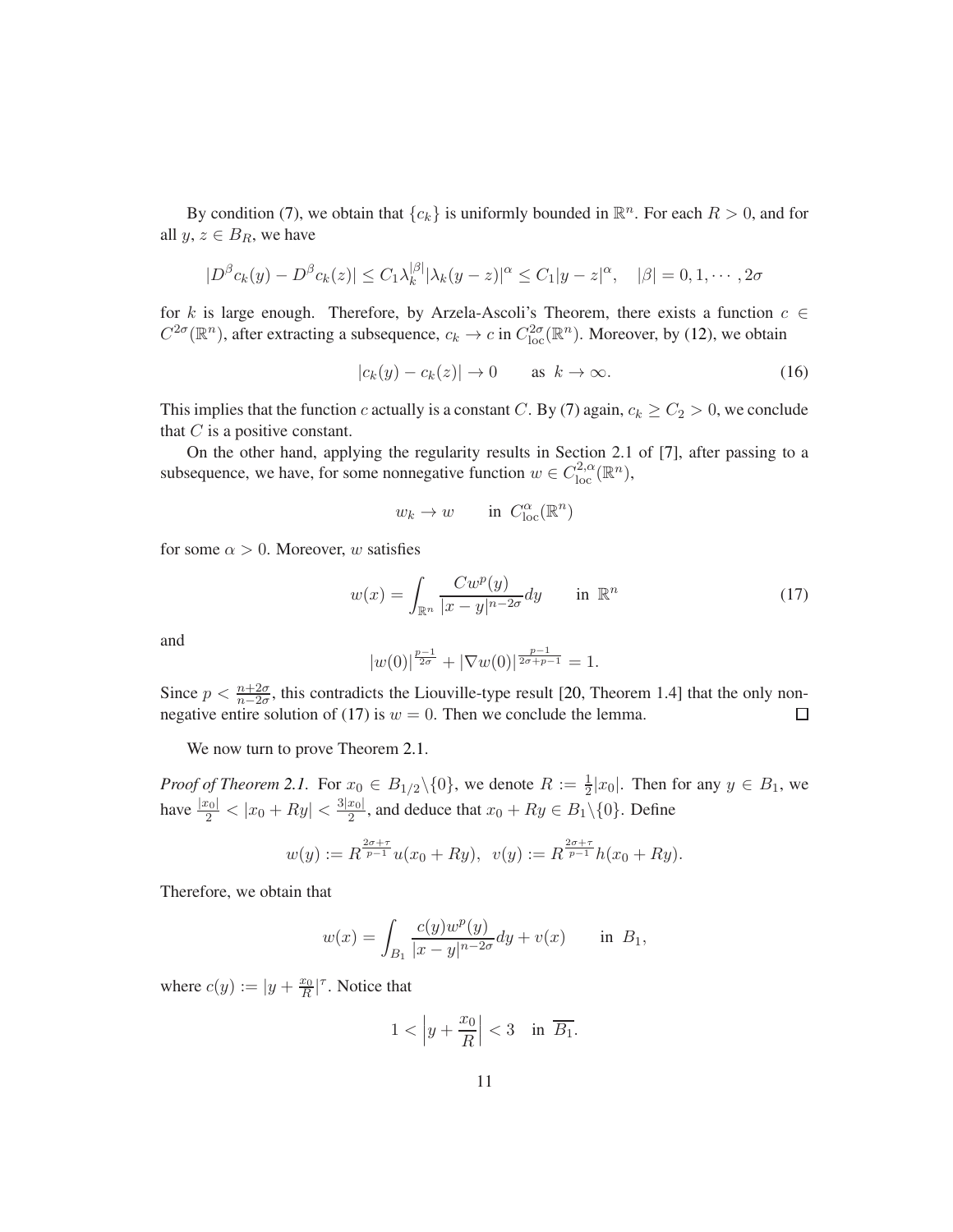Moreover,

$$
||c||_{C^{3}(\overline{B_1})} \leq C
$$
,  $c(y) \geq 3^{-2\sigma}$  in  $\overline{B_1}$ .

Applying Lemma [3.2,](#page-8-4) we obtain that

$$
|w(0)|^{\frac{p-1}{2\sigma}} + |\nabla w(0)|^{\frac{p-1}{p+2\sigma-1}} \leq C.
$$

That is,

$$
(R^{\frac{2\sigma+\tau}{p-1}}u(x_0))^{\frac{p-1}{2\sigma}}+(R^{\frac{2\sigma+\tau}{p-1}+1}|\nabla u(x_0)|)^{\frac{p-1}{p+2\sigma-1}}\leq C.
$$

Hence,

$$
u(x_0) \leq CR^{-\frac{2\sigma + \tau}{p-1}} \leq C|x_0|^{-\frac{2\sigma + \tau}{p-1}},
$$
  

$$
|\nabla u(x_0)| \leq CR^{-\frac{2\sigma + \tau + p - 1}{p-1}} \leq C|x_0|^{-\frac{2\sigma + \tau + p - 1}{p-1}}.
$$

Then Theorem [2.1](#page-3-2) is proved by the fact that  $x_0 \in B_{1/2} \setminus \{0\}$  is arbitrary.

3.2 Proof of Corollary [2.2](#page-3-5)

Using the upper bound, we shall prove the Harnack inequality.

*Proof of Corollary [2.2.](#page-3-5)* Let

$$
w(y) := r^{\frac{2\sigma + \tau}{p-1}} u(ry), \ \ v(y) := r^{\frac{2\sigma + \tau}{p-1}} h(ry).
$$

Then

$$
w(x) = \int_{B_{1/r}} \frac{|y|^\tau w^p(y)}{|x - y|^{n - 2\sigma}} dy + v(x) \quad \text{in } B_{1/r} \setminus \{0\}.
$$

Theorem [2.1](#page-3-2) gives that there exists a positive constant  $C$  such that

$$
w(x) \le C \qquad \text{in } B_2 \backslash B_{1/10}.
$$

For  $z \in \partial B_1$ , let

$$
g(x) = \int_{B_{1/r} \backslash B_{9/10}(z)} \frac{|y|^\tau w^p(y)}{|x - y|^{n - 2\sigma}} dy.
$$

For  $x_1, x_2 \in B_{1/2}(z)$ ,

$$
g(x_1) = \int_{B_{1/r} \setminus B_{9/10}(z)} \frac{|y|^{\tau} w^p(y)}{|x_1 - y|^{n - 2\sigma}} dy
$$
  
= 
$$
\int_{B_{1/r} \setminus B_{9/10}(z)} \frac{|x_2 - y|^{n - 2\sigma}}{|x_1 - y|^{n - 2\sigma}} \frac{|y|^{\tau} w^p(y)}{|x_2 - y|^{n - 2\sigma}} dy
$$
  

$$
\leq \left(\frac{7}{2}\right)^{n - 2\sigma} \int_{B_{1/r} \setminus B_{9/10}(z)} \frac{|y|^{\tau} w^p(y)}{|x_2 - y|^{n - 2\sigma}} dy
$$
  

$$
\leq \left(\frac{7}{2}\right)^{n - 2\sigma} g(x_2).
$$

 $\Box$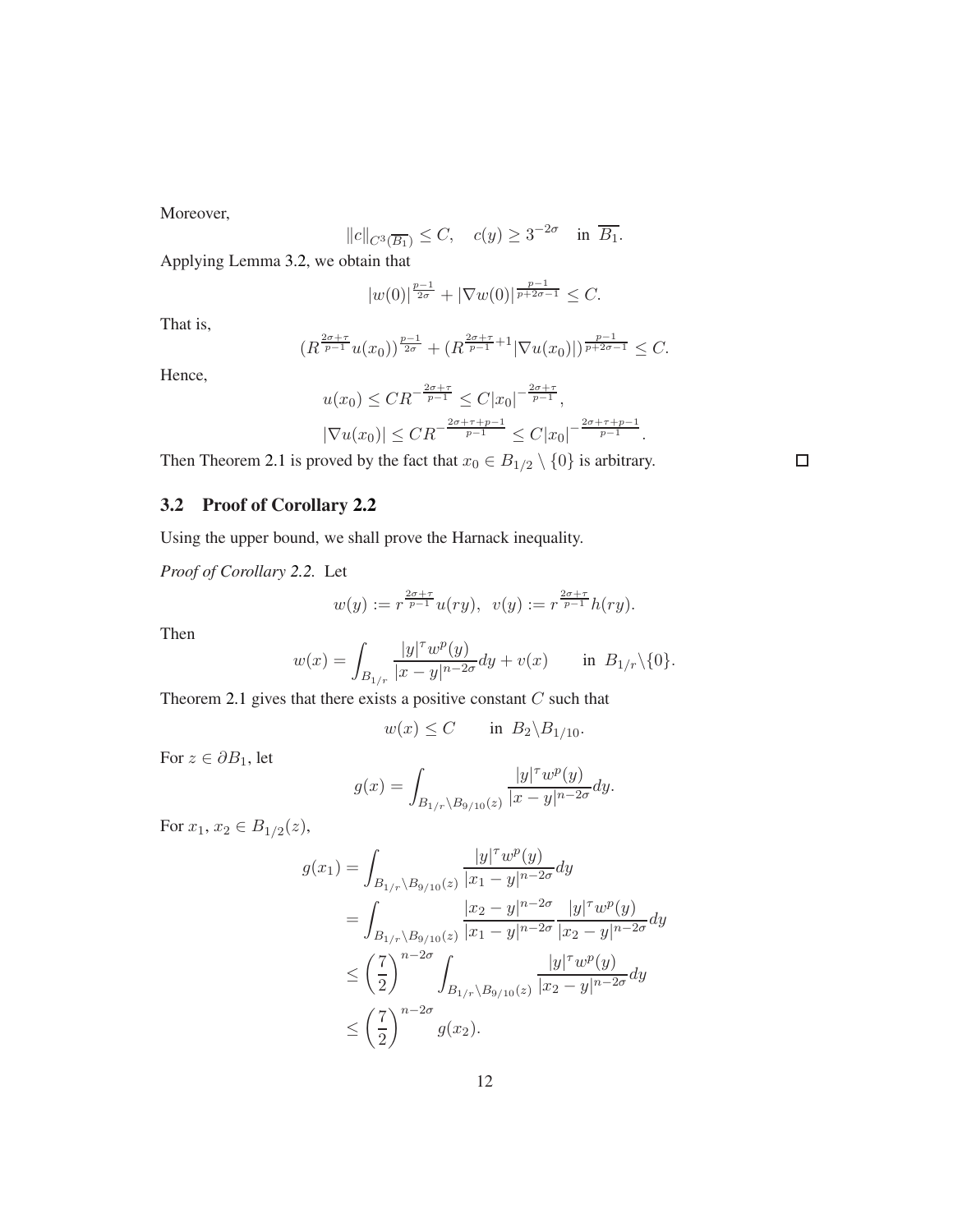Hence, g satisfies the Harnack inequality in  $B_{1/2}(z)$ . Since  $h \in C^1(\overline{B_1})$  is a positive function, there exist a constant  $C_0 \ge 1$  such that  $\max_{\overline{B_{1/2}(z)}} v \le C_0 \min_{\overline{B_{1/2}(z)}} v$ . On the other hand, we can write w as

$$
w(x) = \int_{B_{9/10}(z)} \frac{|y|^\tau w^p(y)}{|x - y|^{n - 2\sigma}} dy + g(x) + v(x) \quad \text{in } B_{1/2}(z),
$$

then from Proposition 2.2 in [\[7\]](#page-21-11) we conclude that

$$
\sup_{B_{1/2}(z)} w \le C \inf_{B_{1/2}(z)} w.
$$

A covering argument leads to

$$
\sup_{B_{3/2} \backslash B_{1/2}} w \le C \inf_{B_{3/2} \backslash B_{1/2}} w.
$$

We complete the proof of Harnack inequality by rescaling back to  $u$ .

 $\Box$ 

# <span id="page-12-0"></span>4 Asymptotical radial symmetry

Last, we give a proof of the Theorem [2.3](#page-3-3) for completely.

#### 4.1 Proof of Theorem [2.3](#page-3-3)

*Proof of Theorem* [2.3.](#page-3-3) Assume that there exists some positive constant  $\varepsilon \in (0,1)$  such that for all  $0 < \lambda < |x| \leq \varepsilon$ ,  $y \in B_{3/2} \backslash (B_\lambda(x) \cup \{0\}),$ 

<span id="page-12-1"></span>
$$
u_{x,\lambda}(y) \le u(y),\tag{18}
$$

.

where

$$
u_{x,\lambda}(y) := \left(\frac{\lambda}{|y-x|}\right)^{n-2\sigma} u\left(x + \frac{\lambda^2(y-x)}{|y-x|^2}\right)
$$

Let  $r > 0$  and  $x_1, x_2 \in \partial B_r$  be such that

$$
u(x_1) = \max_{\partial B_r} u, \quad u(x_2) = \min_{\partial B_r} u,
$$

and define

$$
x_3 := x_1 + \frac{\varepsilon (x_1 - x_2)}{4|x_1 - x_2|}, \quad \lambda := \sqrt{\frac{\varepsilon}{4} (|x_1 - x_2| + \frac{\varepsilon}{4})}.
$$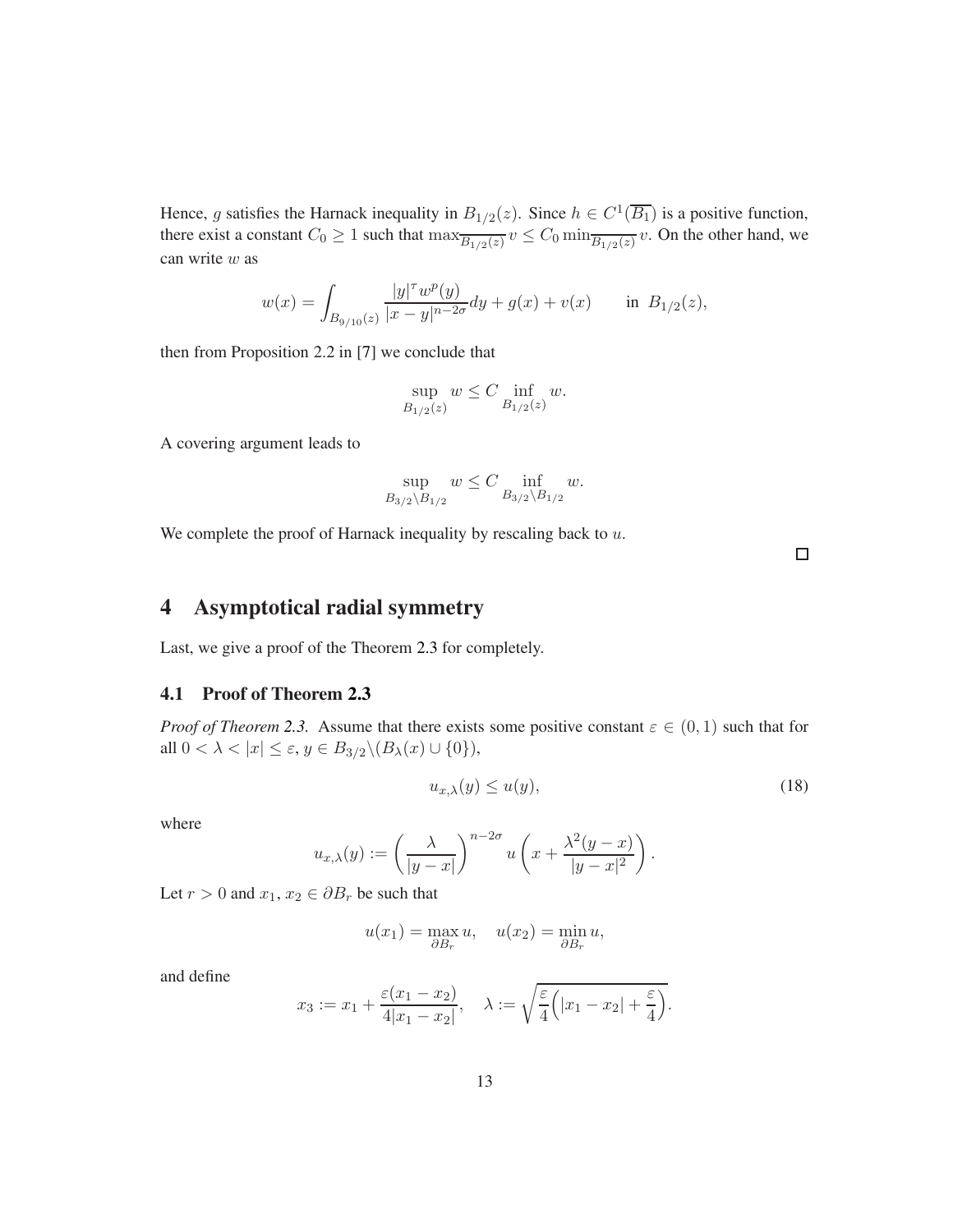Then

<span id="page-13-0"></span>
$$
|x_3| = \left| x_1 + \frac{\varepsilon (x_1 - x_2)}{4|x_1 - x_2|} \right| \le r + \frac{\varepsilon}{4}.
$$
 (19)

Via some direct computations and  $|x_1|^2 = |x_2|^2 = r^2$ , we find that

$$
\lambda^{2} - |x_{3}|^{2} = \frac{\varepsilon}{4} \left( |x_{1} - x_{2}| + \frac{\varepsilon}{4} \right) - \left| x_{1} + \frac{\varepsilon (x_{1} - x_{2})}{4 |x_{1} - x_{2}|} \right|^{2}
$$

$$
= \frac{\varepsilon (|x_{2}|^{2} - |x_{1}|^{2})}{4 |x_{1} - x_{2}|} - x_{1}^{2} = -x_{1}^{2} < 0,
$$

which follows from this and [\(19\)](#page-13-0) that  $\lambda < |x_3| < \varepsilon$  by choosing  $r < \frac{3\varepsilon}{4}$ .

It follows from [\(18\)](#page-12-1) that

$$
u_{x_3,\lambda}(x_2) \le u(x_2).
$$

Since

$$
x_2 - x_3 = x_2 - x_1 + \frac{\varepsilon (x_2 - x_1)}{4|x_1 - x_2|} = \frac{x_2 - x_1}{|x_1 - x_2|} \left( |x_1 - x_2| + \frac{\varepsilon}{4} \right),
$$

then

$$
|x_2 - x_3| = |x_1 - x_2| + \frac{\varepsilon}{4},
$$
  

$$
\frac{x_2 - x_3}{|x_2 - x_3|^2} = \frac{x_2 - x_1}{|x_1 - x_2| (|x_1 - x_2| + \frac{\varepsilon}{4})},
$$

and

$$
\frac{\lambda^2(x_2 - x_3)}{|x_2 - x_3|^2} = \frac{\varepsilon(x_2 - x_1)}{4|x_1 - x_2|}.
$$

Hence,

$$
u_{x_3,\lambda}(x_2) = \left(\frac{\lambda}{|x_2 - x_3|}\right)^{n-2\sigma} u\left(x_3 + \frac{\lambda^2(x_2 - x_3)}{|x_2 - x_3|^2}\right)
$$
  
= 
$$
\left(\frac{\lambda}{|x_1 - x_2| + \frac{\varepsilon}{4}}\right)^{n-2\sigma} u\left(x_3 + \frac{\varepsilon(x_2 - x_1)}{4|x_1 - x_2|}\right)
$$
  
= 
$$
\left(\frac{\lambda}{|x_1 - x_2| + \frac{\varepsilon}{4}}\right)^{n-2\sigma} u(x_1).
$$

On the other hand,

$$
u_{x_3,\lambda}(x_2)=\left(\frac{\lambda}{|x_1-x_2|+\frac{\varepsilon}{4}}\right)^{n-2\sigma}u(x_1)=\frac{u(x_1)}{\left(\frac{4|x_1-x_2|}{\varepsilon}+1\right)^{\frac{n-2\sigma}{2}}}\geq \frac{u(x_1)}{\left(\frac{8r}{\varepsilon}+1\right)^{\frac{n-2\sigma}{2}}},
$$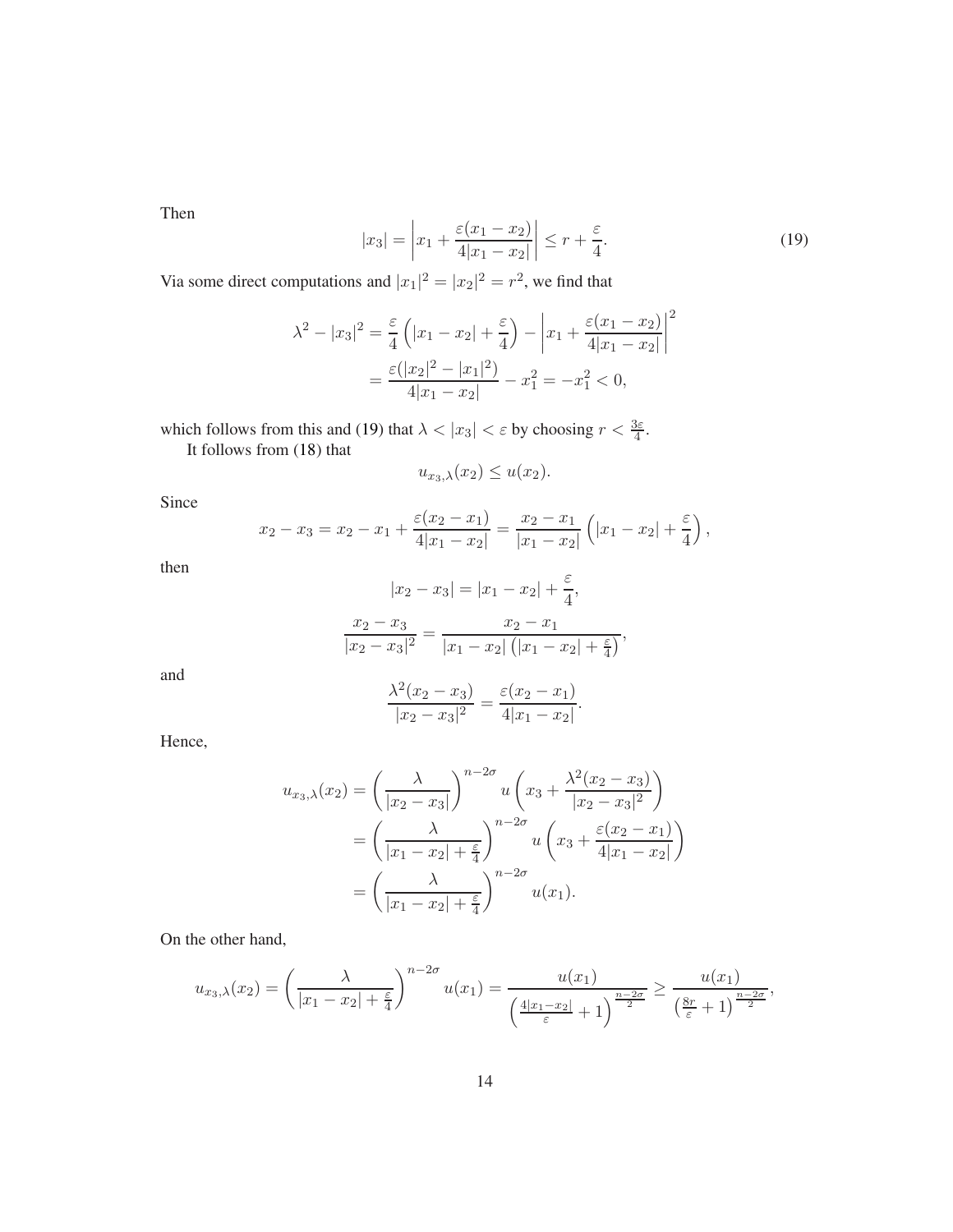then

$$
u(x_1) \le \left(\frac{8r}{\varepsilon} + 1\right)^{\frac{n-2\sigma}{2}} u_{x_3,\lambda}(x_2) \le (1 + Cr)^{\frac{n-2\sigma}{2}} u(x_2),
$$

for some  $C = C(\varepsilon)$ . That is,

$$
\max_{\partial B_r} u \le (1 + Cr) \min_{\partial B_r} u.
$$

Hence for any  $x \in \partial B_r$ ,

$$
\frac{u(x)}{\bar{u}(|x|)} - 1 \le \frac{\max_{\partial B_r} u}{\min_{\partial B_r} u} - 1 \le Cr,
$$

$$
\frac{u(x)}{\bar{u}(|x|)} - 1 \ge \frac{\min_{\partial B_r} u}{\max_{\partial B_r} u} - 1 \ge \frac{1}{1 + Cr} - 1 > -Cr,
$$

In conclusion, we have

$$
\left|\frac{u(x)}{\bar{u}(|x|)}-1\right| \le Cr.
$$

It follows that

$$
u(x) = \bar{u}(|x|)(1 + O(r)) \quad \text{as } x \to 0.
$$

Therefore, in order to complete the proof of Theorem [2.3,](#page-3-3) it suffices to prove [\(18\)](#page-12-1).

# $\Box$

### 4.2 The proof of [\(18\)](#page-12-1)

Replacing  $u(x)$  by  $r^{\frac{2\sigma+\tau}{p-1}}u(rx)$  and  $h(x)$  by  $r^{\frac{2\sigma+\tau}{p-1}}h(rx)$  for  $r=\frac{2}{3}$  $\frac{2}{3}$ , we can consider the equation [\(3\)](#page-3-1) in  $B_{3/2}$  for convenience, namely,

<span id="page-14-0"></span>
$$
u(y) = \int_{B_{2/3}} \frac{|z|^{\tau} u^p(z)}{|y - z|^{n - 2\sigma}} dz + h(y) \quad \text{in} \quad B_{3/2} \setminus \{0\},\tag{20}
$$

with  $h \in C^1(\overline{B_{3/2}})$  is positive and  $|\nabla \ln h| \leq C$  in  $\overline{B_{3/2}}$ . Moreover, if we extend u to be identically 0 outside  $B_{3/2}$ , then [\(20\)](#page-14-0) can be written as

$$
u(y) = \int_{\mathbb{R}^n} \frac{|z|^{\tau} u^p(z)}{|y - z|^{n - 2\sigma}} dz + h(y) \quad \text{in} \quad B_{3/2} \backslash \{0\}.
$$

For all  $0 < |x| < \frac{1}{16}$  and  $\lambda > 0$ , it is a straightforward computation to show that

$$
u_{x,\lambda}(y) = \int_{\mathbb{R}^n} \left( \frac{\lambda}{|z-x|} \right)^{p^*} \frac{|z_{x,\lambda}|^{\tau} u_{x,\lambda}^p(z)}{|y-z|^{n-2\sigma}} dz + h_{x,\lambda}(y) \quad \text{in} \quad B_{3/2}^{x,\lambda},
$$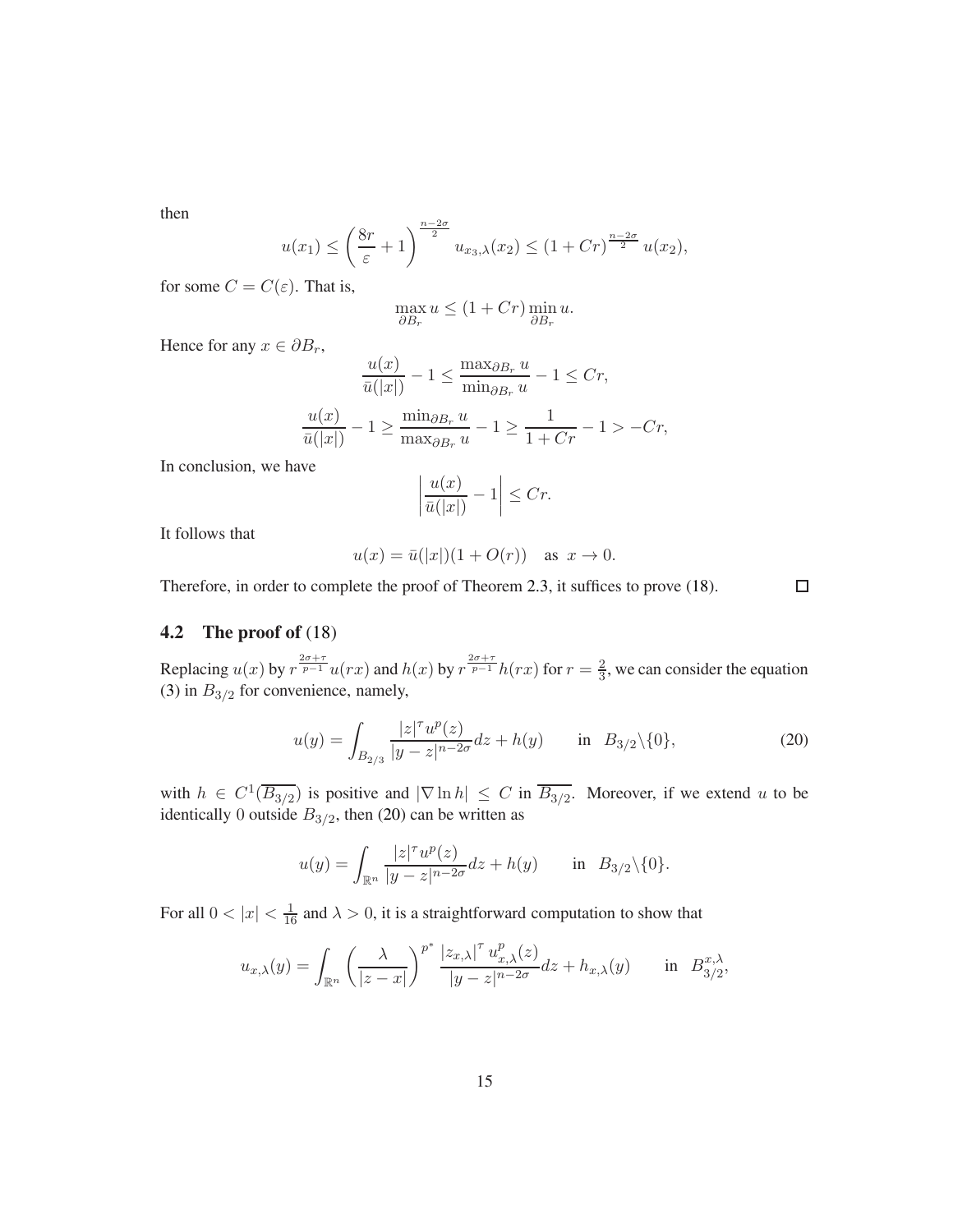where  $z_{x,\lambda} := x + \frac{\lambda^2(z-x)}{|z-x|^2}$  $\frac{d^2(z-x)}{|z-x|^2}, p^* := n + 2\sigma - p(n-2\sigma),$   $B^{x,\lambda}_{3/2}$  $\{x^{, \lambda}_{3/2}:=\left\{y_{x, \lambda}, y\in B_{3/2}\right\}$ . It follows that

$$
u(y) - u_{x,\lambda}(y) = \int_{|z-x| \ge \lambda} K(x,\lambda; y, z) \left( |z|^\tau u^p(z) - \left( \frac{\lambda}{|z-x|} \right)^{p^*} |z_{x,\lambda}|^\tau u^p_{x,\lambda}(z) \right) + h(y) - h_{x,\lambda}(y),
$$

where

$$
K(x,\lambda;y,z) := \frac{1}{|y-z|^{n-2\sigma}} - \left(\frac{\lambda}{|y-x|}\right)^{n-2\sigma} \frac{1}{|y_{x,\lambda}-z|^{n-2\sigma}}.
$$

On the other hand, since  $h \in C^1(\overline{B_{3/2}})$  is positive and  $|\nabla \ln h| \le C$  in  $B_{3/2}$ , then by [\[8,](#page-21-0) Lemma 3.1], there exists  $r_0 \in (0, 1/2)$  depending only on n,  $\sigma$  and C such that for every  $x \in B_1$  and  $0 < \lambda \leq r_0$ , there holds

<span id="page-15-1"></span>
$$
h_{x,\lambda}(y) \le h(y) \qquad \text{in } B_{3/2}.\tag{21}
$$

The aim is to show that there exists some positive constant  $\varepsilon \in (0, r_0)$  such that for  $|x| \leq \varepsilon$ ,  $\lambda \in (0, |x|),$ 

<span id="page-15-0"></span>
$$
u_{x,\lambda}(y) \le u(y) \quad \text{in } B_{3/2} \setminus (B_\lambda(x) \cup \{0\}), \tag{22}
$$

that is [\(18\)](#page-12-1).

### 4.3 The proof of [\(22\)](#page-15-0)

To prove [\(22\)](#page-15-0), for fixed  $x \in B_{1/16} \setminus \{0\}$ , we first define

$$
\bar{\lambda}(x) := \sup \left\{ 0 < \mu \leq |x| \mid u_{x,\lambda}(y) \leq u(y) \text{ in } B_{3/2} \setminus (B_\lambda(x) \cup \{0\}), \ \forall \ 0 < \lambda < \mu \right\},
$$

and then show  $\bar{\lambda}(x) = |x|$ .

For sake of clarity, the proof of [\(22\)](#page-15-0) is divided into three steps. For the first step, we need the following Claim 1 to make sure that  $\lambda(x)$  is well defined.

**Claim 1:** There exists  $\lambda_0(x) < |x|$  such that for all  $\lambda \in (0, \lambda_0(x)),$ 

$$
u_{x,\lambda}(y) \le u(y)
$$
 in  $B_{3/2} \setminus (B_{\lambda}(x) \cup \{0\}).$ 

Second, we give that

**Claim 2:** There exists a positive constant  $\varepsilon \in (0, r_0)$  sufficiently small such that for all  $|x| \leq \varepsilon, \lambda \in (0, |x|),$ 

$$
u_{x,\lambda}(y) < u(y) \quad \text{ in } B_{3/2} \backslash B_{1/4}.
$$

Last, we are going to prove that

Claim 3:

 $\bar{\lambda}(x) = |x|.$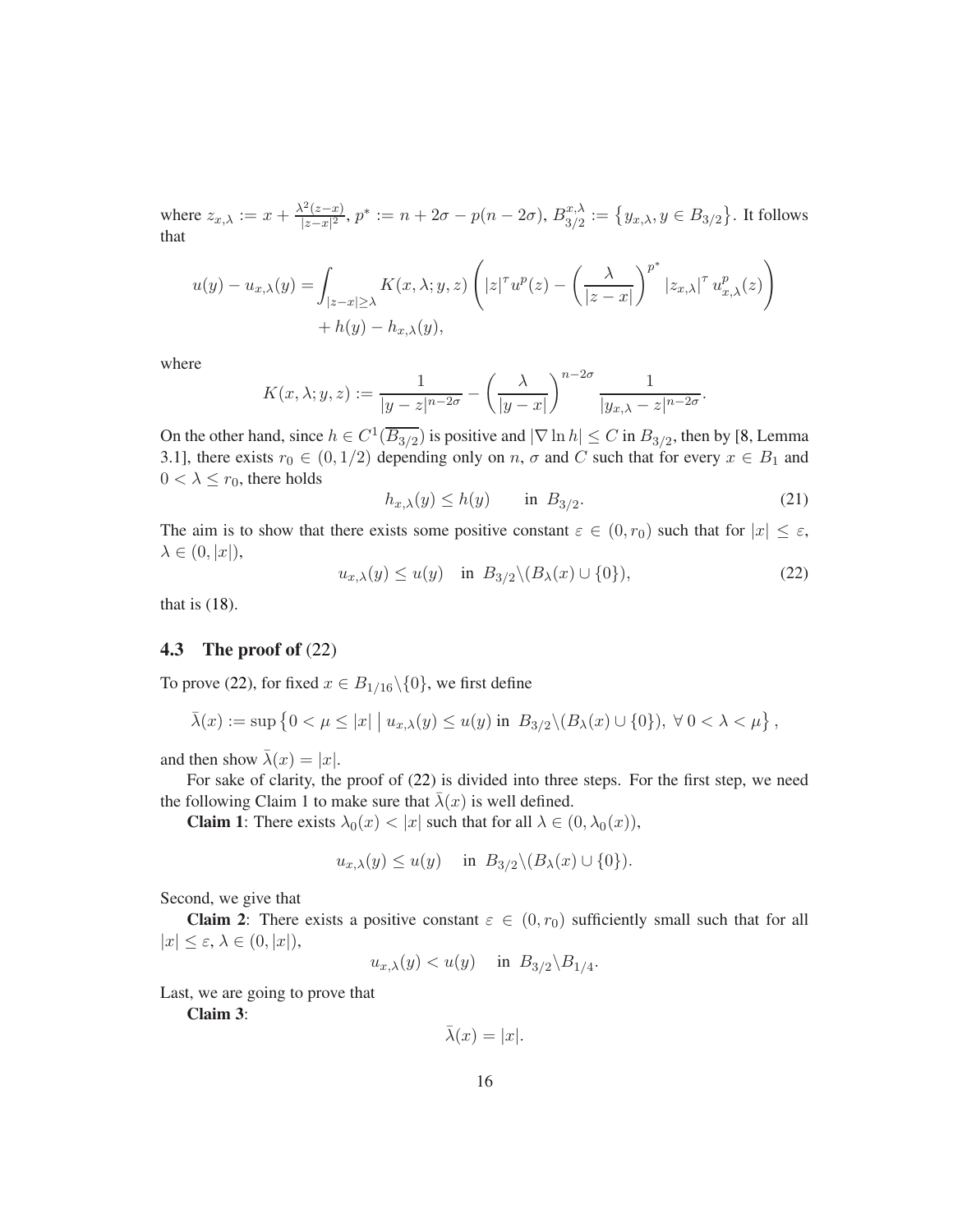*Proof of Claim 1.* First of all, we are going to show that there exist  $\mu$  and  $\lambda_0(x)$  satisfying  $0 < \lambda_0(x) < \mu < |x|$  such that for all  $\lambda \in (0, \lambda_0(x)),$ 

<span id="page-16-0"></span>
$$
u_{x,\lambda}(y) \le u(y) \quad \text{in } \overline{B_{\mu}(x)} \setminus B_{\lambda}(x). \tag{23}
$$

Then we will prove that for all  $\lambda \in (0, \lambda_0(x)),$ 

<span id="page-16-1"></span>
$$
u_{x,\lambda}(y) \le u(y) \quad \text{in } B_{3/2} \setminus \left( \overline{B_{\mu}(x)} \cup \{0\} \right). \tag{24}
$$

Indeed, for every  $0 < \lambda < \mu < \frac{1}{2}|x|$ , we have

$$
|\nabla \ln u| \le C_0 \qquad \text{in } \overline{B_{|x|/2}(x)}.
$$

Then for all  $0 < r < \mu := \min \left\{ \frac{|x|}{4} \right\}$  $rac{x|}{4}$ ,  $rac{n-2\sigma}{2C_0}$  $2C_0$  $\big\}, \theta \in S^{n-1},$ 

$$
\frac{d}{dr}\left(r^{\frac{n-2\sigma}{2}}u(x+r\theta)\right) = r^{\frac{n-2\sigma}{2}-1}u(x+r\theta)\left(\frac{n-2\sigma}{2}-r\frac{\nabla u\cdot\theta}{u}\right)
$$

$$
\geq r^{\frac{n-2\sigma}{2}-1}u(x+r\theta)\left(\frac{n-2\sigma}{2}-C_0r\right) > 0.
$$

For any  $y \in B_{\mu}(x)$ ,  $0 < \lambda < |y - x| \leq \mu$ , let

$$
\theta = \frac{y - x}{|y - x|}, \quad r_1 = |y - x|, \quad r_2 = \frac{\lambda^2}{|y - x|^2} r_1.
$$

It follows that

$$
r_2^{\frac{n-2\sigma}{2}}u(x+r_2\theta) < r_1^{\frac{n-2\sigma}{2}}u(x+r_1\theta).
$$

That is [\(23\)](#page-16-0). By equation [\(3\)](#page-3-1), we have

<span id="page-16-2"></span>
$$
u(x) \ge 4^{2\sigma - n} \int_{B_{3/2}} |y|^\tau u^p(y) dy =: C_1 > 0,
$$
\n(25)

 $\Box$ 

and thus we can find  $0 < \lambda_0(x) \ll \mu$  such that, for every  $\lambda \in (0, \lambda_0(x)),$ 

$$
u_{x,\lambda}(y) \le u(y)
$$
 in  $B_{3/2} \setminus \left( \overline{B_{\mu}(x)} \cup \{0\} \right)$ ,

that is [\(24\)](#page-16-1).

*Proof of Claim 2.* For  $\frac{1}{4} \le |y| \le \frac{3}{2}$  and  $0 < \lambda < |x| < \frac{1}{8}$  $\frac{1}{8}$ , we have

$$
|y - x| \ge |y| - |x| \ge \frac{1}{8} > |x|.
$$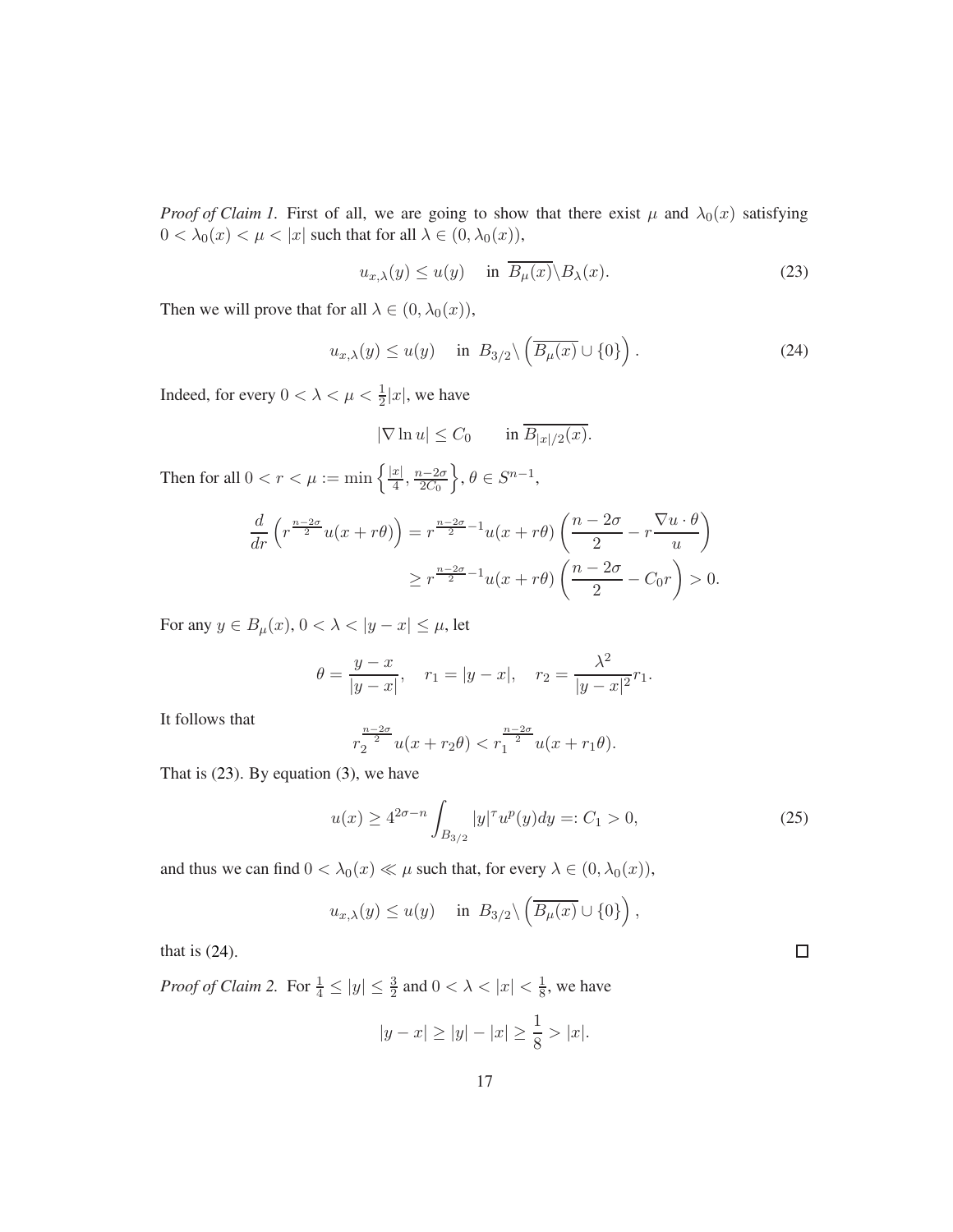Hence

$$
\left| x + \frac{\lambda^2 (y - x)}{|y - x|^2} \right| \le |x| + \frac{|x|^2}{|y - x|} \le 2|x|,
$$

and

$$
\left| x + \frac{\lambda^2(y - x)}{|y - x|^2} \right| \ge |x| - \frac{|x|^2}{|y - x|} \ge \frac{|x|}{2}.
$$

It follows from Theorem [2.1](#page-3-2) that

$$
u\left(x + \frac{\lambda^2(y-x)}{|y-x|^2}\right) \le C|x|^{-\frac{2\sigma + \tau}{p-1}},
$$

Thus, for  $0 < \lambda < |x| < \frac{1}{8}$  $\frac{1}{8}$ ,  $\frac{1}{4} \le |y| \le \frac{3}{2}$ , we conclude that

$$
u_{x,\lambda}(y) \le \left(\frac{\lambda}{|y-x|}\right)^{n-2\sigma} C|x|^{-\frac{2\sigma+\tau}{p-1}}
$$
  
\n
$$
\le C\lambda^{n-2\sigma}|x|^{-\frac{2\sigma+\tau}{p-1}}
$$
  
\n
$$
\le C|x|^{\frac{p(n-2\sigma)-n-\tau}{p-1}} \le C|\varepsilon|^{\frac{p(n-2\sigma)-n-\tau}{p-1}}.
$$
\n(26)

<span id="page-17-1"></span>Since  $\frac{n+\tau}{n-2\sigma} < p \leq \frac{n+2\sigma+2\tau}{n-2\sigma}$  $\frac{p+2\sigma+2\tau}{n-2\sigma}$ , we have  $\frac{p(n-2\sigma)-n-\tau}{p-1} > 0$ . Then by [\(25\)](#page-16-2),  $\varepsilon > 0$  can be chosen sufficiently small to guarantee that for all  $0 < \lambda < |x| \le \varepsilon < r_0$  and  $\frac{1}{4} \le |y| \le \frac{3}{2}$ ,

$$
u_{x,\lambda}(y) \le C|x|^{\frac{p(n-2\sigma)-n-\tau}{p-1}} < u(y). \tag{27}
$$

$$
\Box
$$

*Proof of Claim 3.* We prove Claim 3 by contradiction. Assume  $\bar{\lambda}(x) < |x| \le \varepsilon < r_0$  for some  $x \neq 0$ . We want to show that there exists a positive constant  $\tilde{\varepsilon} \in \left(0, \frac{|x| - \bar{\lambda}(x)}{2}\right)$ 2 such that for  $\lambda \in (\bar{\lambda}(x), \bar{\lambda}(x) + \tilde{\varepsilon}),$ 

<span id="page-17-0"></span>
$$
u_{x,\lambda}(y) \le u(y) \quad \text{in } B_{3/2} \setminus (B_\lambda(x) \cup \{0\}), \tag{28}
$$

which contradicts the definition of  $\lambda(x)$ , then we obtain  $\lambda(x) = |x|$ .

By the Claim 2, it is obviously to obtain that [\(28\)](#page-17-0) in  $B_{3/2} \backslash B_{1/4}$ . Next, we need to consider the region  $B_{1/4} \setminus (B_{\lambda}(x) \cup \{0\}).$ 

It is a straightforward computation to show that for every  $\bar{\lambda}(x) \leq \lambda < |x| \leq r_0$ ,

$$
u(y) - u_{x,\lambda}(y) \ge \int_{B_{1/2} \setminus B_{\lambda}(x)} K(x,\lambda;y,z) \left( |z|^\tau u^p(z) - \left( \frac{\lambda}{|z-x|} \right)^{p^*} |z_{x,\lambda}|^\tau u_{x,\lambda}^p(z) \right) + J(x,\lambda,u,y),
$$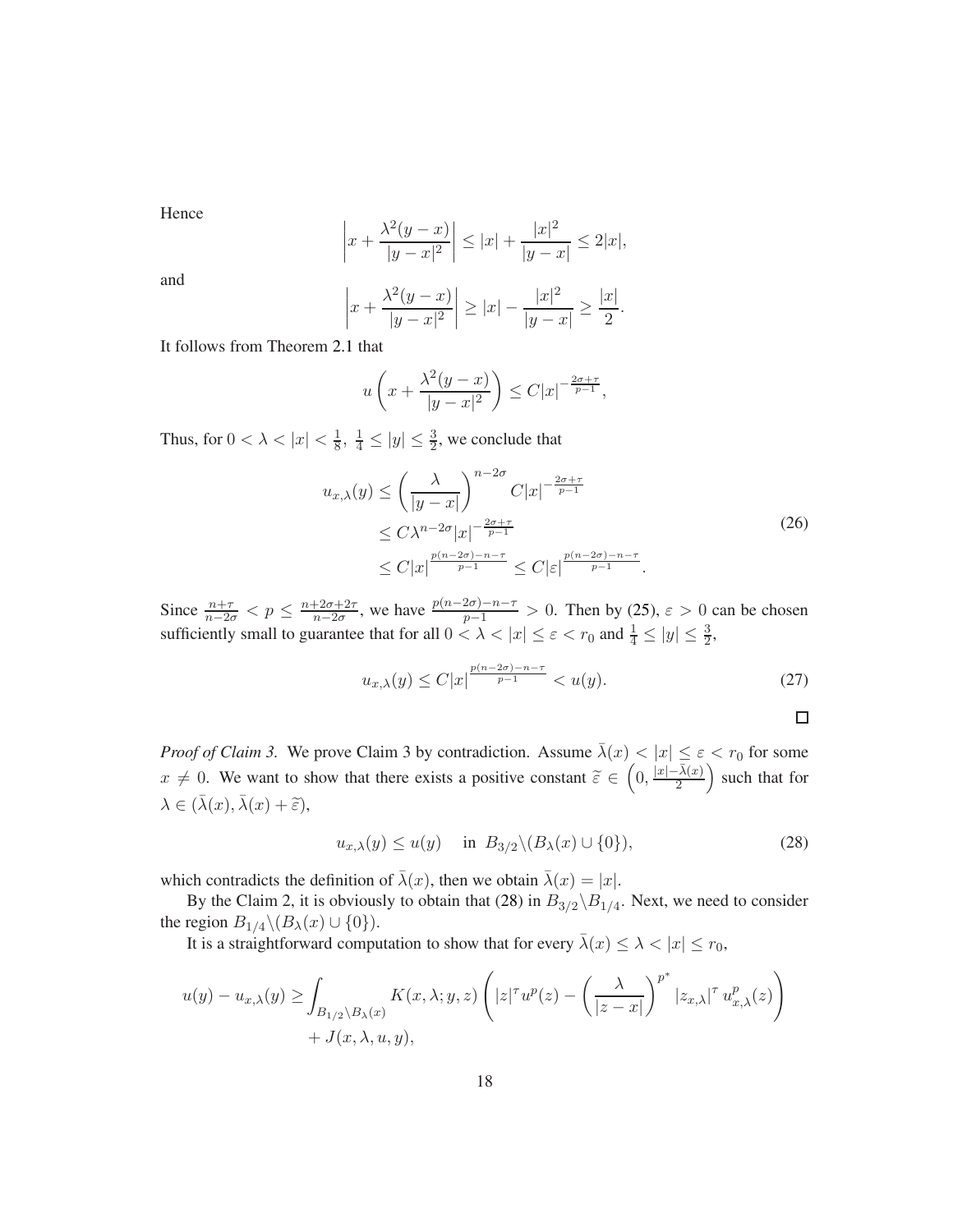where [\(21\)](#page-15-1) is used in the above inequality and

$$
J(x, \lambda, u, y) := \int_{B_{3/2} \backslash B_{1/2}} K(x, \lambda; y, z) \left( |z|^{\tau} u^{p}(z) - \left( \frac{\lambda}{|z - x|} \right)^{p^{*}} |z_{x, \lambda}|^{\tau} u^{p}_{x, \lambda}(z) \right) dz - \int_{B_{3/2}^{c}} K(x, \lambda; y, z) \left( \frac{\lambda}{|z - x|} \right)^{p^{*}} |z_{x, \lambda}|^{\tau} u^{p}_{x, \lambda}(z) dz.
$$

It follows that [\[15,](#page-22-4) Proposition 1.3],

$$
J(x, \lambda, u, y) \ge \int_{B_{3/2} \setminus B_{1/2}} K(x, \lambda; y, z) |z|^\tau \left( u^p(z) - u^p_{x, \lambda}(z) \right) dz
$$

$$
- \int_{B_{3/2}^c} K(x, \lambda; y, z) |z|^\tau u^p_{x, \lambda}(z) dz.
$$

By [\(25\)](#page-16-2) and [\(26\)](#page-17-1), we have

$$
J(x, \lambda, u, y) \ge \left(\frac{3}{2}\right)^{\tau} \int_{B_{3/2} \backslash B_{1/2}} K(x, \lambda; y, z) \left(C_1^p - \left(C|\varepsilon|^{\frac{p(n-2\sigma)-n-\tau}{p-1}}\right)^p\right) dz
$$

$$
-\left(\frac{3}{2}\right)^{\tau} \int_{B_{3/2}^c} K(x, \lambda; y, z) \left(\left(\frac{|x|}{|z-x|}\right)^{n-2\sigma} |x|^{-\frac{2\sigma+\tau}{p-1}}\right)^p dz.
$$

Since  $\frac{n+\tau}{n-2\sigma} < p \leq \frac{n+2\sigma+2\tau}{n-2\sigma}$  $\frac{+2\sigma+2\tau}{n-2\sigma}$ , we have  $\frac{p(n-2\sigma)-n-\tau}{p-1} > 0$ . Then  $\varepsilon > 0$  can be chosen sufficiently small to guarantee that

$$
J(x, \lambda, u, y) \ge \frac{C_1^p}{2} \left(\frac{3}{2}\right)^\tau \int_{B_{3/2} \setminus B_{1/2}} K(x, \lambda; y, z) dz
$$
  
 
$$
- \left(\frac{3}{2}\right)^\tau |\varepsilon| \frac{\frac{p(n-2\sigma)-n-\tau}{p-1}}{p-1} \int_{B_{3/2}^c} K(x, \lambda; y, z) \frac{1}{|z-x|^{p(n-2\sigma)}} dz
$$
  
 
$$
\ge \frac{C_1^p}{2} \left(\frac{3}{2}\right)^\tau \int_{B_{23/16} \setminus 9/16} K(0, \lambda; y-x, z) dz
$$
  
 
$$
- \left(\frac{3}{2}\right)^\tau \left(\frac{16}{7}\right)^{p(n-2\sigma)} |\varepsilon| \frac{\frac{p(n-2\sigma)-n-\tau}{p-1}}{p-1} \int_{B_{23/16}^c} K(0, \lambda; y-x, z) dz.
$$

Indeed, since for  $|y - x| = \lambda < \frac{1}{16}$ ,

$$
K(0, \lambda; y - x, z) = 0,
$$

and for  $|z| \geq \frac{3}{8}$ ,  $|y - x| = \lambda$ ,

$$
(y-x)\cdot \nabla_y K(0,\lambda;y-x,z) = (n-2\sigma)|y-x|^{2\sigma-n-2}(|z|^2-|y-x|^2) > 0.
$$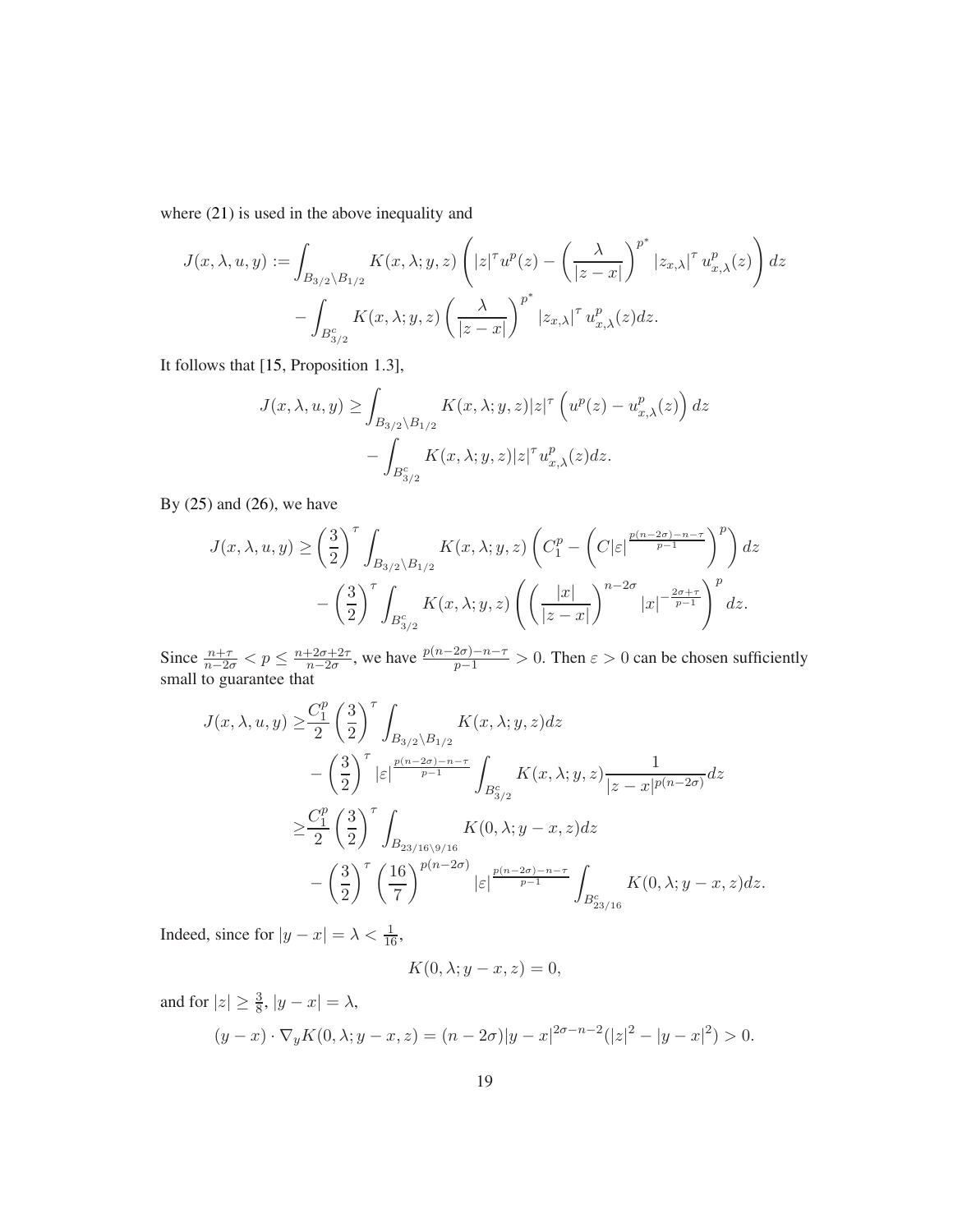Using the positive and smoothness of  $K$ , we have

<span id="page-19-0"></span>
$$
\frac{\delta_1(|y-x|-\lambda)}{|y-x-z|^{n-2\sigma}} \le K(0,\lambda; y-x,z) \le \frac{\delta_2(|y-x|-\lambda)}{|y-x-z|^{n-2\sigma}},
$$
\n(29)

for  $\bar{\lambda}(x) \leq \lambda \leq |y-x| \leq |x| + \frac{1}{4} < \frac{5}{16}, \frac{3}{8} \leq |z| \leq M < +\infty$ , where M and  $0 < \delta_1 < \delta_2 < +\infty$ are positive constants. If  $M$  is large enough, then

$$
0 < c_2 \le (y - x) \cdot \nabla_y (|y - x|^{n - 2\sigma} K(0, \lambda; y - x, z)) \le c_3 < +\infty.
$$

Thus, [\(29\)](#page-19-0) holds for  $|z| \ge M$ ,  $\bar{\lambda}(x) \le \lambda \le |y - x| \le |x| + \frac{1}{4}$  $\frac{1}{4}$ .

With the help of it, for  $y \in B_{1/4} \setminus (B_\lambda(x) \cup \{0\})$ , there exists positive constants  $C_2$  and  $C_3$ such that

$$
J(x, \lambda, u, y) \geq \frac{C_1}{2} \left(\frac{3}{2}\right)^{\tau} \int_{B_{23/16\backslash 9/16}} \frac{\delta_1(|y-x| - \lambda)}{|y - x - z|^{n - 2\sigma}} dz
$$
  
-  $\left(\frac{3}{2}\right)^{\tau} \left(\frac{16}{7}\right)^{p(n - 2\sigma)} |\varepsilon|^{\frac{p(n - 2\sigma) - n - \tau}{p - 1}} \int_{B_{23/16}^c} \frac{\delta_2(|y - x| - \lambda)}{|y - x - z|^{n - 2\sigma}} dz$   

$$
\geq C_2(|y - x| - \lambda) - C_3(|y - x| - \lambda) |\varepsilon|^{\frac{p(n - 2\sigma) - n - \tau}{p - 1}}.
$$

For  $\varepsilon$  sufficiently small, we have

$$
J(x, \lambda, u, y) \ge \frac{C_2}{2}(|y - x| - \lambda).
$$

It follows that we can choose  $\tilde{\varepsilon} \in \left(0, \frac{|x| - \bar{\lambda}(x)}{2}\right)$ 2 ) such that for every  $\bar{\lambda}(x) \leq \lambda \leq \bar{\lambda}(x) + \tilde{\varepsilon}$ , and  $y \in B_{1/4} \backslash (B_{\lambda}(x) \cup \{0\}),$ 

$$
u(y) - u_{x,\lambda}(y) \ge \int_{B_{1/2} \setminus B_{\lambda}(x)} K(x,\lambda;y,z) \left( |z|^{\tau} u^{p}(z) - \left(\frac{\lambda}{|z-x|}\right)^{p^{*}} |z_{x,\lambda}|^{\tau} u_{x,\lambda}^{p}(z) \right) dz
$$
  

$$
\ge \int_{B_{1/2} \setminus B_{\lambda}(x)} K(x,\lambda;y,z) |z|^{\tau} \left( u^{p}(z) - u_{x,\lambda}^{p}(z) \right) dz.
$$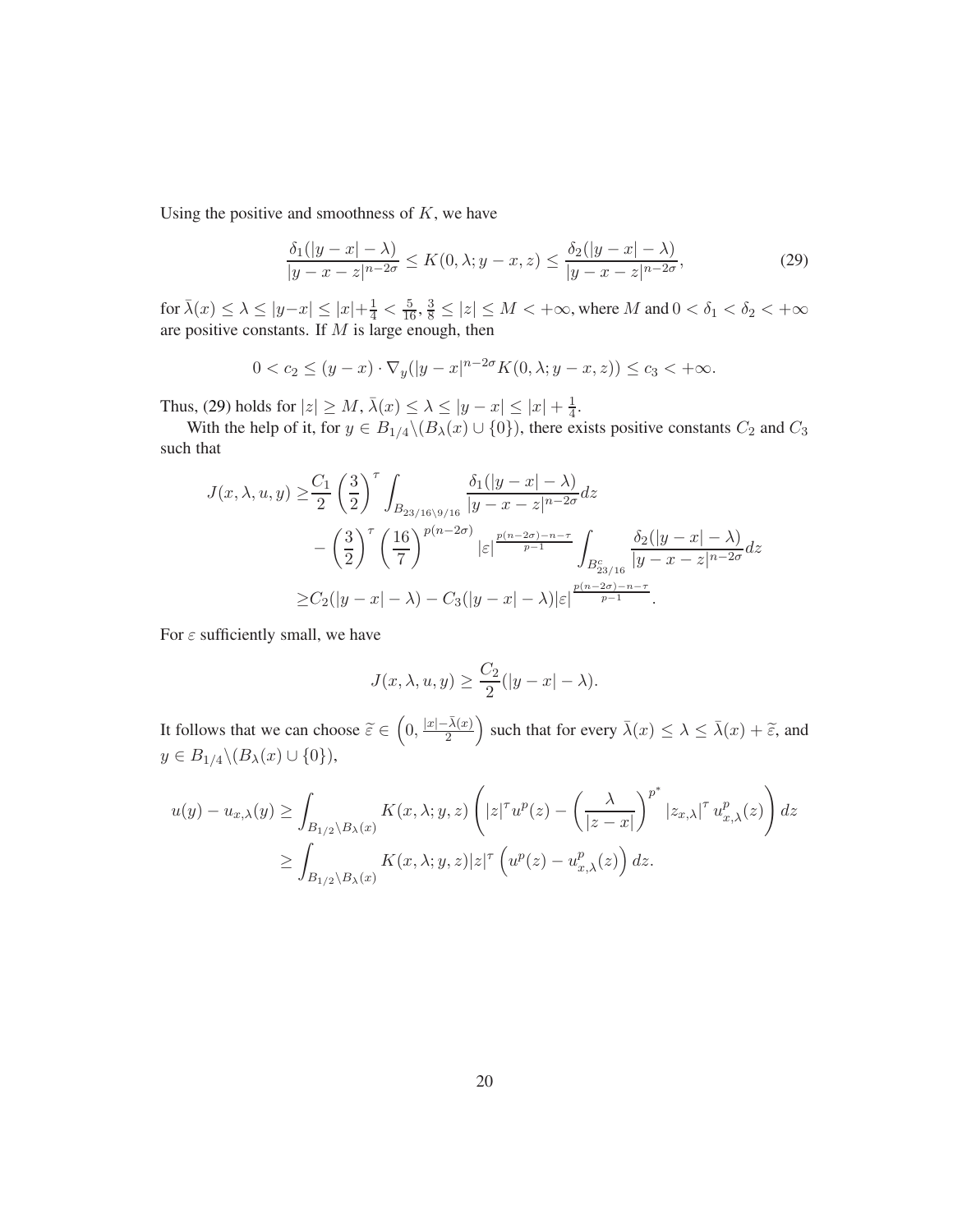So Claim 2 gives that

$$
u(y) - u_{x,\lambda}(y) \ge \int_{B_{1/4} \setminus B_{\lambda}(x)} K(x, \lambda; y, z) |z|^{\tau} \left( u^{p}(z) - u_{x,\lambda}^{p}(z) \right) dz + \int_{B_{1/2} \setminus B_{5/16}} K(x, \lambda; y, z) |z|^{\tau} \left( u^{p}(z) - u_{x,\lambda}^{p}(z) \right) dz \ge \int_{B_{1/4} \setminus B_{\lambda}(x)} K(x, \lambda; y, z) |z|^{\tau} \left( u_{x,\overline{\lambda}(x)}^{p}(z) - u_{x,\lambda}^{p}(z) \right) dz + 2^{\tau} \int_{B_{1/2} \setminus B_{5/16}} K(x, \lambda; y, z) \left( u^{p}(z) - u_{x,\lambda}^{p}(z) \right) dz \ge -4^{-\tau} \int_{B_{1/4} \setminus B_{\lambda}(x)} K(x, \lambda; y, z) \left| u_{x,\overline{\lambda}(x)}^{p}(z) - u_{x,\lambda}^{p}(z) \right| dz + 2^{\tau} \int_{B_{1/2} \setminus B_{5/16}} K(x, \lambda; y, z) \left( u^{p}(z) - u_{x,\lambda}^{p}(z) \right) dz.
$$

Since  $||u||_{C(B_{\bar{\lambda}(x)+\bar{\varepsilon}}(x))} \leq C$ , it follows that there exists some constant  $C > 0$  such that for any  $\bar{\lambda}(x) \leq \lambda \leq \bar{\lambda}(x) + \tilde{\varepsilon}, z \in B_{1/4} \backslash B_{\lambda}(x),$ 

$$
|u_{x,\bar{\lambda}}^p(z) - u_{x,\lambda}^p(z)| \le C(\lambda - \bar{\lambda}(x)) \le C\tilde{\varepsilon}.
$$

Moreover, for  $z \in \overline{B_{1/2}} \backslash B_{5/16}$ , there exists some constant  $C_1 > 0$  such that

$$
u^p(z) - u^p_{x,\lambda}(z) \ge C_1.
$$

Hence, we have

$$
u(y) - u_{x,\lambda}(y) \ge -C\tilde{\varepsilon} \int_{B_{1/4} \backslash B_{\lambda}(x)} K(x,\lambda;y,z)dz + C_1 \int_{B_{1/2} \backslash B_{5/16}} K(x,\lambda;y,z)dz
$$
  
 
$$
\ge -C\tilde{\varepsilon} \int_{B_{1/4} \backslash B_{\lambda}(x)} K(x,\lambda;y,z)dz + C_1 \int_{B_{7/16} \backslash B_{3/8}} K(0,\lambda;y-x,z)dz.
$$

On the other hand, since

$$
\int_{B_{1/4}\setminus B_{\lambda}(x)} K(x,\lambda;y,z)dz \le \int_{B_{5/16}\setminus B_{\lambda}} K(0,\lambda;y-x,z)dz
$$
  

$$
\le C(|y-x|-\lambda),
$$

and

$$
\int_{B_{7/16}\setminus B_{3/8}} K(0,\lambda;y-x,z)dz \ge \frac{\delta_1(|y-x|-\lambda)}{|y-x-z|^{n-2\sigma}}.
$$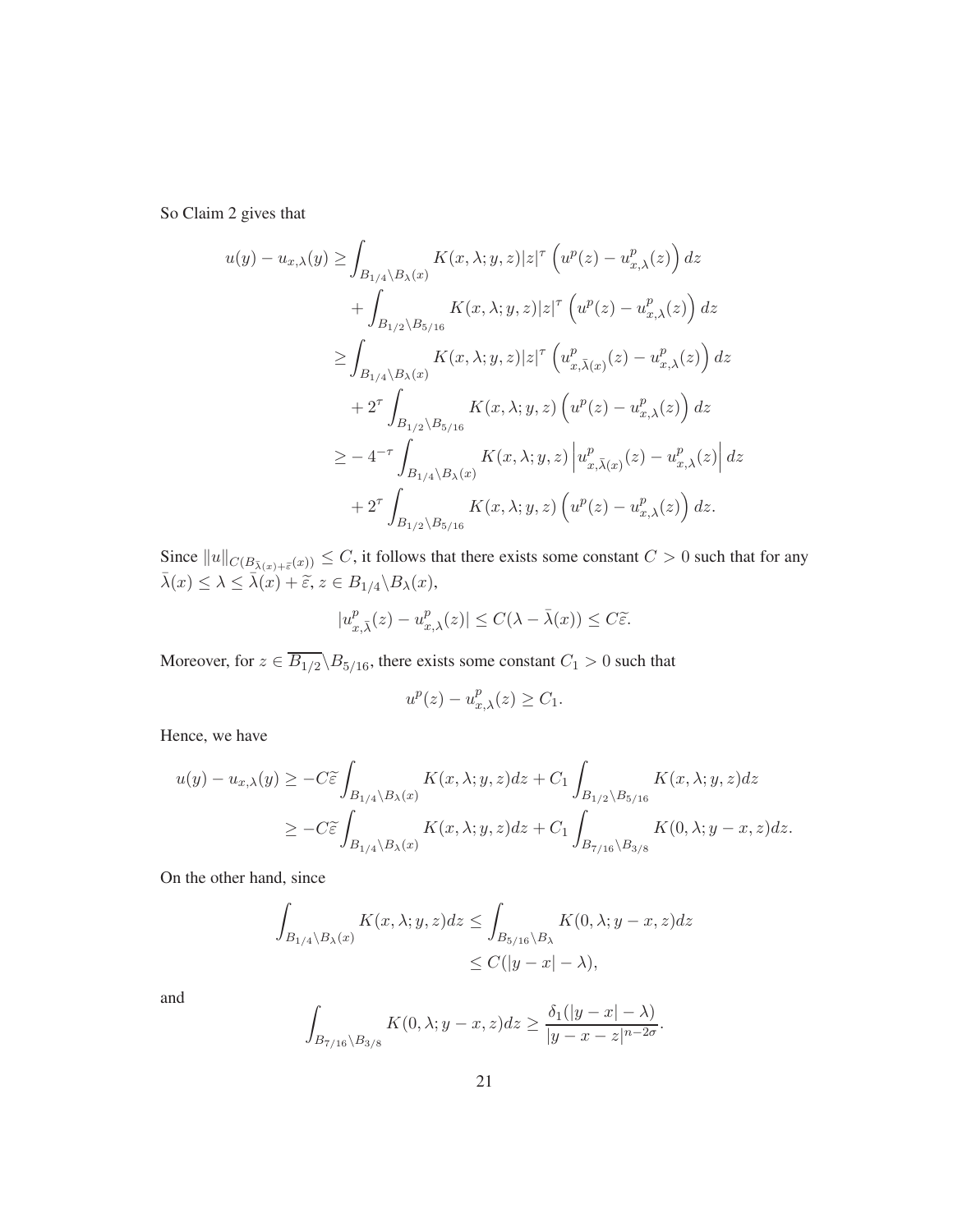Then we can choose  $\tilde{\varepsilon}$  sufficient small such that for  $\bar{\lambda}(x) \leq \lambda \leq \bar{\lambda}(x) + \tilde{\varepsilon}$ ,

$$
u_{x,\lambda}(y) \le u(y)
$$
 in  $B_{1/4} \setminus (B_{\lambda}(x) \cup \{0\}).$ 

Combining Claim 2, we get a contradiction and then we finish the proof.

Acknowledgements We would like to express our deep thanks to Professor Jiguang Bao and Professor Jingang Xiong for useful discussions on the subject of this paper.

### <span id="page-21-1"></span>References

- <span id="page-21-2"></span>[1] Aviles, P.: On isolated singularities in some nonlinear partial differential equations, Indiana Univ. Math. J., 32 (1983), 773–791.
- <span id="page-21-5"></span>[2] Aviles, P.: Local behavior of solutions of some elliptic equations, Comm. Math. Phys., 108 (1987), 177–192.
- [3] Caffarelli, L., Gidas, B., Spruck, J.: Asymptotic symmetry and local behavior of semilinear elliptic equations with critical Sobolev growth, Comm. Pure Appl. Math., 42 (1989), 271–297.
- <span id="page-21-7"></span>[4] Caffarelli, L., Jin, T., Sire, Y., Xiong, J.: Local analysis of solutions of fractional semi-linear elliptic equations with isolated singularities, Arch. Ration. Mech. Anal., 213 (2014), 245–268.
- <span id="page-21-12"></span><span id="page-21-3"></span>[5] Futamura, T., Kishi, K., Mizuta, Y.: A generalization of Bôcher's theorem for polyharmonic functions, Hiroshima Math. J. 31 (2001), 59–70.
- [6] Gidas, B., Spruck, J.: Global and local behavior of positive solutions of nonlinear elliptic equations, Comm. Pure Appl. Math., 34 (1981), 525–598.
- <span id="page-21-11"></span><span id="page-21-0"></span>[7] Jin, T.; Li,Y.Y., Xiong, J.: The Nirenberg problem and its generalizations: A unified approach. Math. Ann., 369 (2017), 109–151.
- <span id="page-21-4"></span>[8] Jin, T., Xiong. J.: Asymptotic symmetry and local behavior of solutions of higher order conformally invariant equations with isolated singularities, [arXiv:1901.01678.](http://arxiv.org/abs/1901.01678)
- [9] Korevaar, N., Mazzeo, R., Pacard, F., Schoen, R,: Refined asymptotics for constant scalar curvature metrics with isolated singularities, Invent. Math., 135 (1999), 233–272.
- <span id="page-21-6"></span>[10] Li, C.: Local asymptotic symmetry of singular solutions to nonlinear elliptic equations, Invent. Math. 123 (1996), 221–231.
- <span id="page-21-9"></span><span id="page-21-8"></span>[11] Li, Y.Y.: Conformally invariant fully nonlinear elliptic equations and isolated singularities, J. Funct. Anal. 233 (2006), 380–425.
- <span id="page-21-10"></span>[12] Li, Y.Y., Lin, C.S.: A nonlinear elliptic PDE and two Sobolev-Hardy critical exponents, Arch. Ration. Mech. Anal. 203 (2012), 943–968.
- [13] Li, Y.Y., Zhang, L.: Liouville-type theorems and Harnack-type inequalities for semilinear elliptic equations, J. Anal. Math. 90 (2003), 27–87.